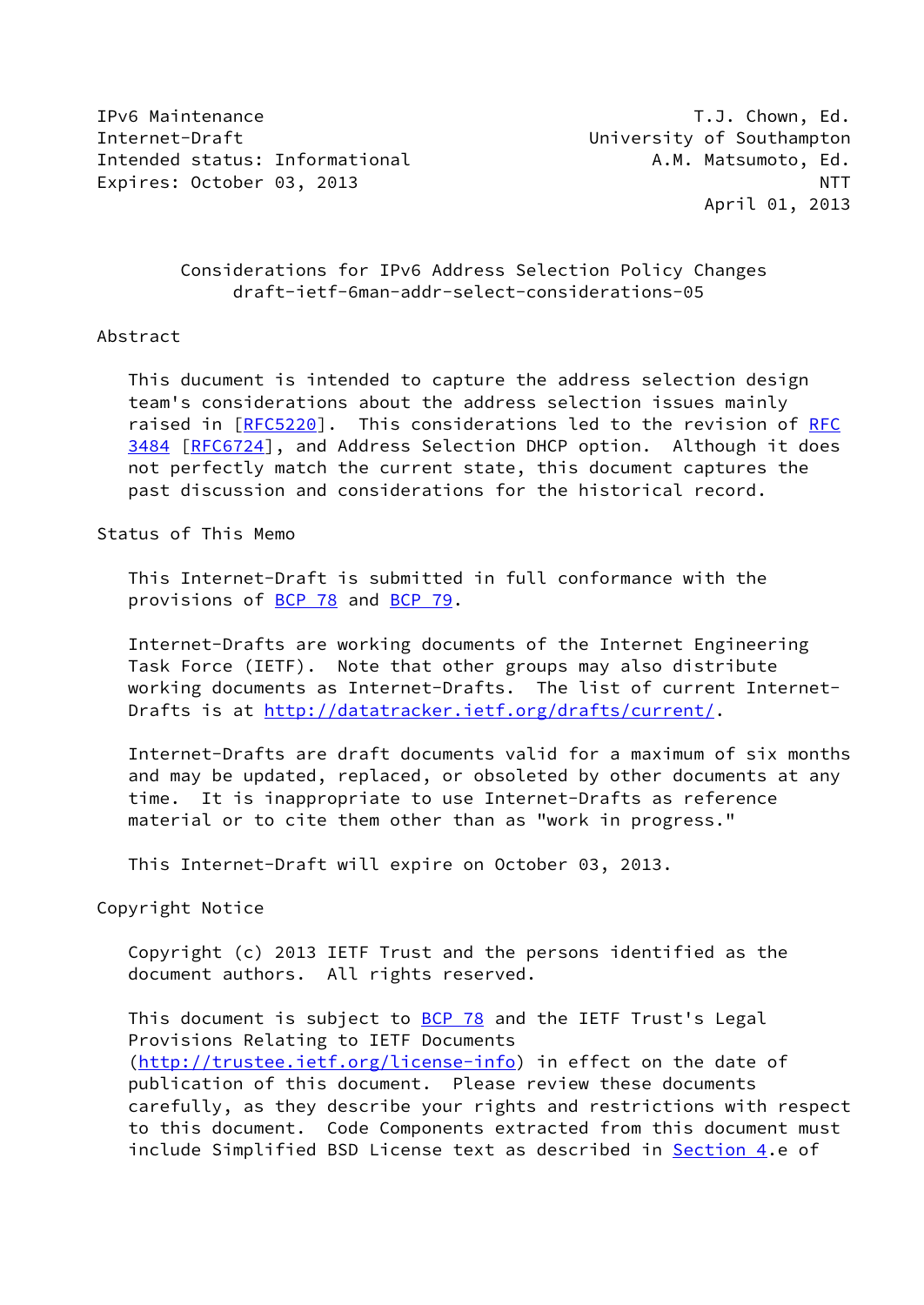#### <span id="page-1-0"></span>Internet-Draft Address Selection Considerations April 2013

 the Trust Legal Provisions and are provided without warranty as described in the Simplified BSD License.

 This document may contain material from IETF Documents or IETF Contributions published or made publicly available before November 10, 2008. The person(s) controlling the copyright in some of this material may not have granted the IETF Trust the right to allow modifications of such material outside the IETF Standards Process. Without obtaining an adequate license from the person(s) controlling the copyright in such materials, this document may not be modified outside the IETF Standards Process, and derivative works of it may not be created outside the IETF Standards Process, except to format it for publication as an RFC or to translate it into languages other than English.

# Table of Contents

| $\perp$ .                                 | $\sqrt{2}$      |
|-------------------------------------------|-----------------|
| 2.                                        | $\overline{3}$  |
| 3.                                        | $\overline{4}$  |
| Drivers for Policy Changes<br>4.          | $\overline{4}$  |
| Internal vs External Triggers<br>4.1.     | 6               |
| 4.2. Administratively Triggered Changes   | 6               |
| 4.3. Start-up vs Running Changes          | $\overline{1}$  |
| 4.4.                                      | $\overline{1}$  |
| Multiple Interface Nodes<br>4.5.          | $\underline{8}$ |
| 5.                                        | <u>୍ର</u>       |
| $6.$ Considerations when Obtaining Policy | 10              |
| Changes in Available Address(es)<br>6.1.  | 10              |
| 6.2.                                      | 10              |
|                                           | 10              |
| Is default policy used?<br>7.1.           | 11              |
| 7.2.                                      | 11              |
|                                           | 11              |
| 7.4.                                      | 12              |
| 7.5.                                      | <u> 12</u>      |
| 7.6.                                      | 13              |
| On $REC3484$ Default Policies<br>8.       | 14              |
| 9.                                        | 14              |
|                                           | 16              |
|                                           | 16              |
|                                           | 16              |
|                                           | 16              |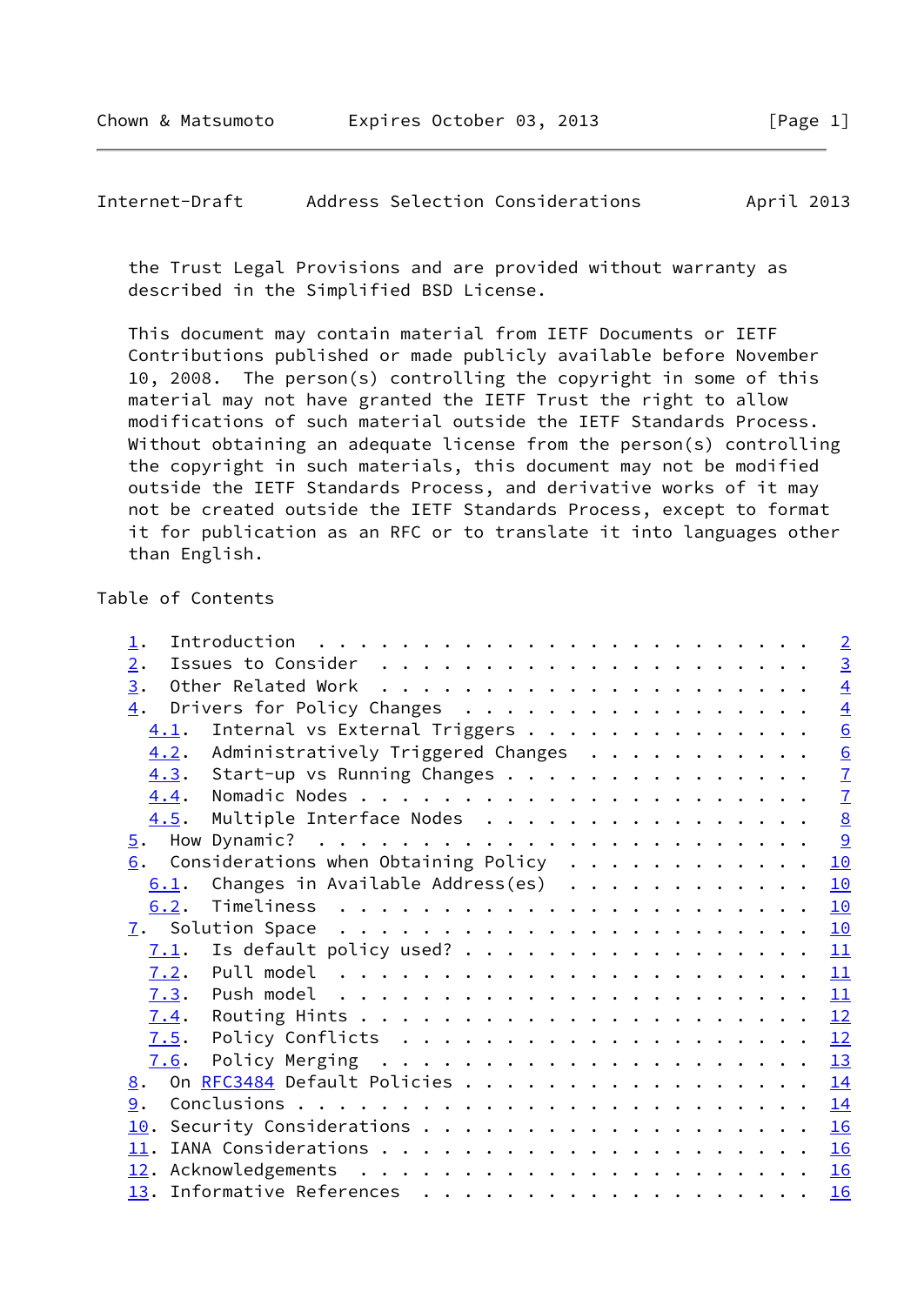Authors' Addresses . . . . . . . . . . . . . . . . . . . . . . . [17](#page-18-0)

<span id="page-2-0"></span>[1](#page-2-0). Introduction

| Chown & Matsumoto | Expires October 03, 2013 | [Page 2] |
|-------------------|--------------------------|----------|
|-------------------|--------------------------|----------|

# <span id="page-2-2"></span>Internet-Draft Address Selection Considerations April 2013

 This ducument is intended to capture the past discussions and considerations about the address selection issues mainly raised in [\[RFC5220](https://datatracker.ietf.org/doc/pdf/rfc5220)]. This considerations led to the revision of [RFC 3484](https://datatracker.ietf.org/doc/pdf/rfc3484) [\[RFC6724](https://datatracker.ietf.org/doc/pdf/rfc6724)], and Address Selection DHCP option [\[I-D.ietf-6man-addr-select-opt](#page-18-1)]. Although it does not necessarily match the current state, this document captures the past discussion and considerations for the historical record.

Where the source and/or destination node of an IPv6 communication is multi-addressed, a mechanism is required for the initiating node to select the most appropriate address pair for the communication. [RFC](https://datatracker.ietf.org/doc/pdf/rfc3484) [3484](https://datatracker.ietf.org/doc/pdf/rfc3484) (IPv6 Default Address Selection) [[RFC3484](https://datatracker.ietf.org/doc/pdf/rfc3484)] defines such a mechanism for nodes to perform source and destination address selection. While [RFC 3484](https://datatracker.ietf.org/doc/pdf/rfc3484) recognised the need for implementations to be able to change the policy table, it did not define how this could be achieved. Requirements have now emerged for administrators to be able to configure and potentially dynamically change [RFC 3484](https://datatracker.ietf.org/doc/pdf/rfc3484) policy from a central control point, and for (nomadic) hosts to be able to obtain the policy for the network that they are currently attached to without manual user intervention. This text discusses considerations for such policy changes, including examples of cases where a change of policy is required, and the likely frequency of such policy changes. This text also includes some discussion on the need to also update [RFC 3484,](https://datatracker.ietf.org/doc/pdf/rfc3484) where default policies are currently defined.

 There have been various operational issues observed with Default Address Selection for IPv6 ([RFC 3484\)](https://datatracker.ietf.org/doc/pdf/rfc3484) [[RFC3484](https://datatracker.ietf.org/doc/pdf/rfc3484)], as described in [RFC](https://datatracker.ietf.org/doc/pdf/rfc5220) [5220](https://datatracker.ietf.org/doc/pdf/rfc5220) [\[RFC5220](https://datatracker.ietf.org/doc/pdf/rfc5220)]. As as a result, there has been some demand for hosts to be able to have their policy tables, and potentially the rules described in [RFC 3484](https://datatracker.ietf.org/doc/pdf/rfc3484), modified dynamically. Such changes may apply to 'static' hosts in a network where policies or topologies change, or different default policy to that described in [RFC 3484](https://datatracker.ietf.org/doc/pdf/rfc3484) is required, or for nomadic hosts within a network for which policies may vary depending on their location within the network.

<span id="page-2-1"></span>[2](#page-2-1). Issues to Consider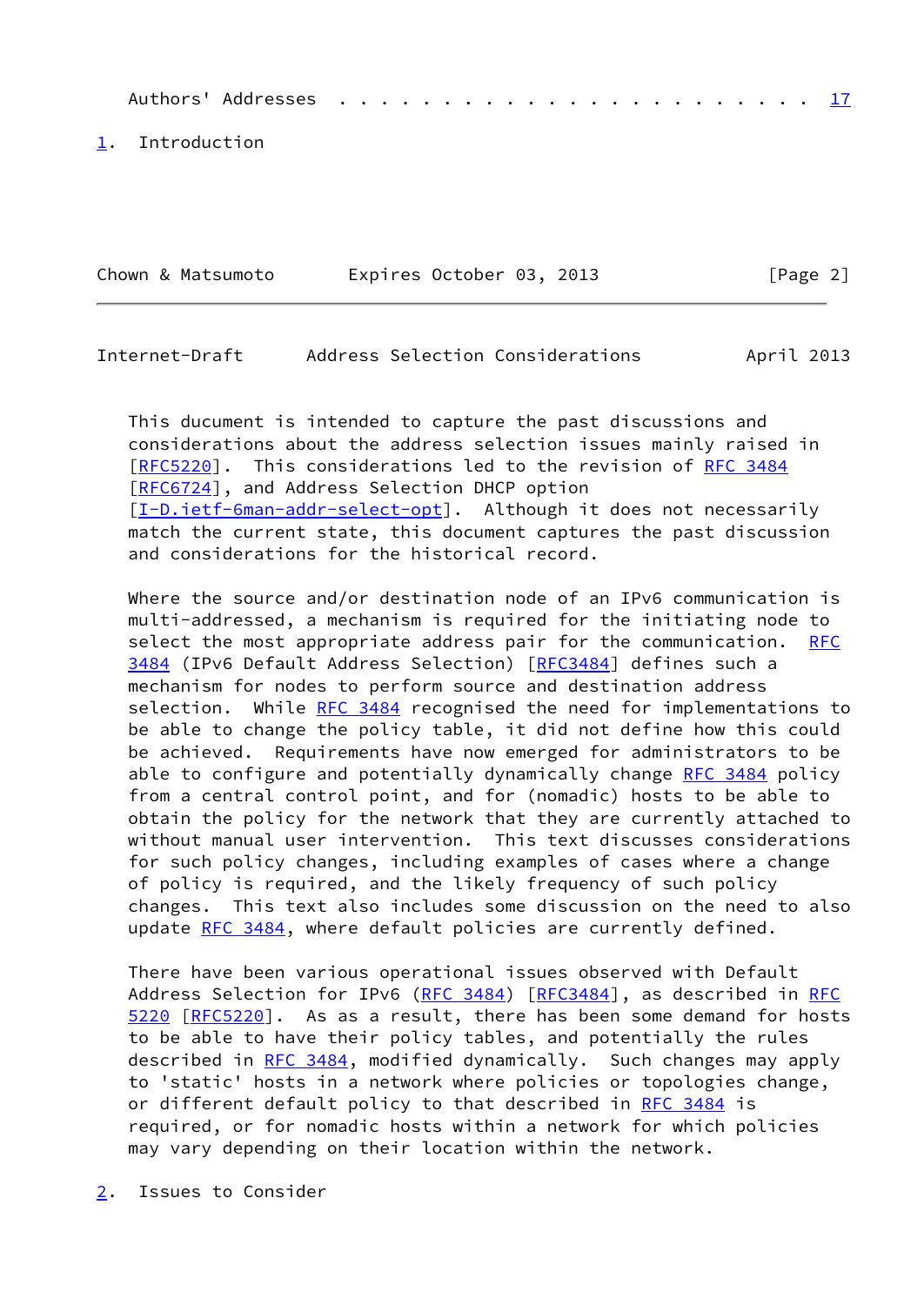There are a number of aspects to consider in the context of such address selection policy updates.

 First is the frequency for which such updates are likely to be required; this can be determined largely from identifying the scenarios in which policy changes will be required. This may include overriding default operating system policies on startup, as well as changes while a system is running. We discuss this topic in [Section 4](#page-4-0).

| Chown & Matsumoto | Expires October 03, 2013 |  | [Page 3] |
|-------------------|--------------------------|--|----------|
|-------------------|--------------------------|--|----------|

<span id="page-3-0"></span>Internet-Draft Address Selection Considerations April 2013

 Second, by understanding how dynamic the policy update mechanism needs to be we should be better placed to determine what types of update approaches best meet those needs. There may be other considerations of course, e.g. whether the systems are in managed or unmanaged environments, and whether the solution should be proactive or automated. [Section 5](#page-9-0) covers these issues.

 Third, if we assume some policy update mechanism is defined we should consider how hosts and systems may become aware that a policy change has happened, and how policy can be disseminated in a timely fashion. Thus we need to understand what kind of triggers can be identified that can be used for invoking the policy table update mechanism, e.g. address re-obtainment, address lifetime expiration, or perhaps policy lifetime expiration. We also need to consider what other factors may come into play, e.g. potential policy conflicts. This is discussed in [Section 6.](#page-10-0)

 After analysing these issues, we can make some initial comments regarding the potential solution spaces, and what models may be well suited, e.g. push vs pull models, and what other methods might assist us, e.g. hints from local routing tables. This is covered in [Section 7](#page-11-0).

 Finally, we should assess whether these update solutions require or need [RFC 3484](https://datatracker.ietf.org/doc/pdf/rfc3484) to be updated. In some instances, we might envision solutions that simply use [RFC 3484](https://datatracker.ietf.org/doc/pdf/rfc3484) as guidelines and provide sufficient controls to address the current limitations in the RFC. However, as noted in [RFC 5220](https://datatracker.ietf.org/doc/pdf/rfc5220) [[RFC5220](https://datatracker.ietf.org/doc/pdf/rfc5220)], not all the operational issues observed to date can be remedied by updating [RFC 3484](https://datatracker.ietf.org/doc/pdf/rfc3484) alone.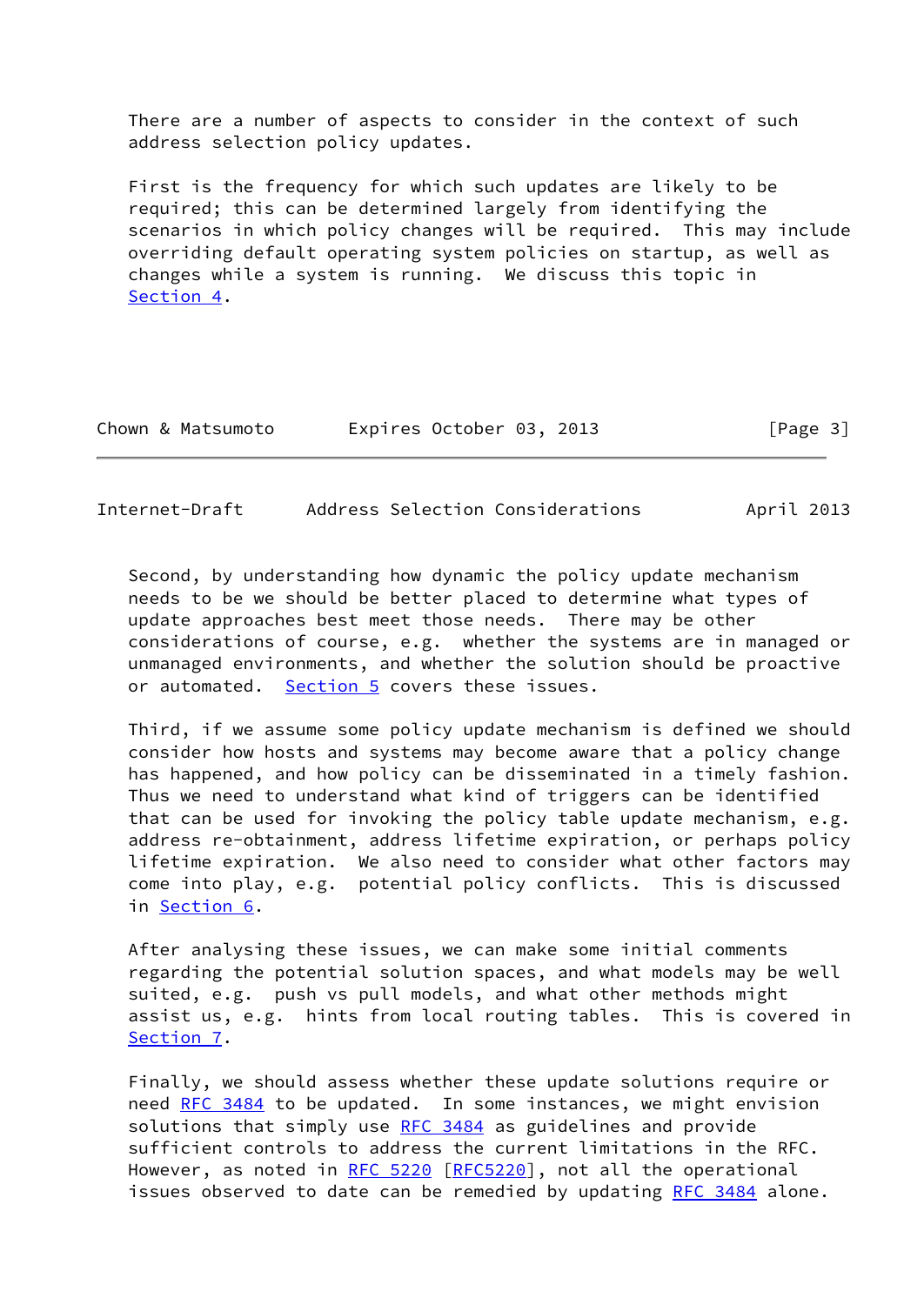#### <span id="page-4-1"></span>[3](#page-4-1). Other Related Work

 We note that there is some existing work in defining Requirements for Address Selection Mechanisms [\[RFC5221](https://datatracker.ietf.org/doc/pdf/rfc5221)], and some initial work has been done in the solution space (for a DHCP-based method) [\[I-D.ietf-6man-addr-select-opt](#page-18-1)], but these are not discussed here. While [RFC 5221](https://datatracker.ietf.org/doc/pdf/rfc5221) assumes that a dynamic policy update mechanism of some form is available, this draft is primarily aimed at understanding the scenarios and triggers for policy changes, to better inform future detailed solution discussions.

 A draft discussing methods for multihoming without IPv6 NAT [\[I-D.ietf-v6ops-multihoming-without-nat66](#page-18-2)] has been published recently. This draft includes a requirement for a method to distribute address selection policy to support IPv6 multihoming.

<span id="page-4-0"></span>[4](#page-4-0). Drivers for Policy Changes

| Expires October 03, 2013<br>Chown & Matsumoto | [Page 4] |
|-----------------------------------------------|----------|
|-----------------------------------------------|----------|

| Internet-Draft |  |  | Address Selection Considerations | April 2013 |
|----------------|--|--|----------------------------------|------------|
|----------------|--|--|----------------------------------|------------|

 If we wish to determine how frequent address selection policy changes are likely to be, we need to understand why such policies might need to be changed, for particular sites or networks.

One reference text for potential drivers for policy change is [RFC](https://datatracker.ietf.org/doc/pdf/rfc5220) [5220](https://datatracker.ietf.org/doc/pdf/rfc5220), in which operational issues with the existing policies described in [RFC 3484](https://datatracker.ietf.org/doc/pdf/rfc3484) are listed. Each subsection of this document gives a reason why the existing rules or policy tables in [RFC 3484](https://datatracker.ietf.org/doc/pdf/rfc3484) may not be sufficient in certain cases. There have been some significant changes to IPv6 since [RFC 3484](https://datatracker.ietf.org/doc/pdf/rfc3484) was drafted which have impacted the RFC, e.g. the introduction of Unique Local Addresses (ULAs), and concerns about the impact of using longest prefix matching on (DNS) round-robin load balancing.

In summary, the issues raised in [RFC 5220](https://datatracker.ietf.org/doc/pdf/rfc5220) were:

o Multiple Routers on a Single Interface

o Ingress Filtering

o Half-Closed Network Problem (\*)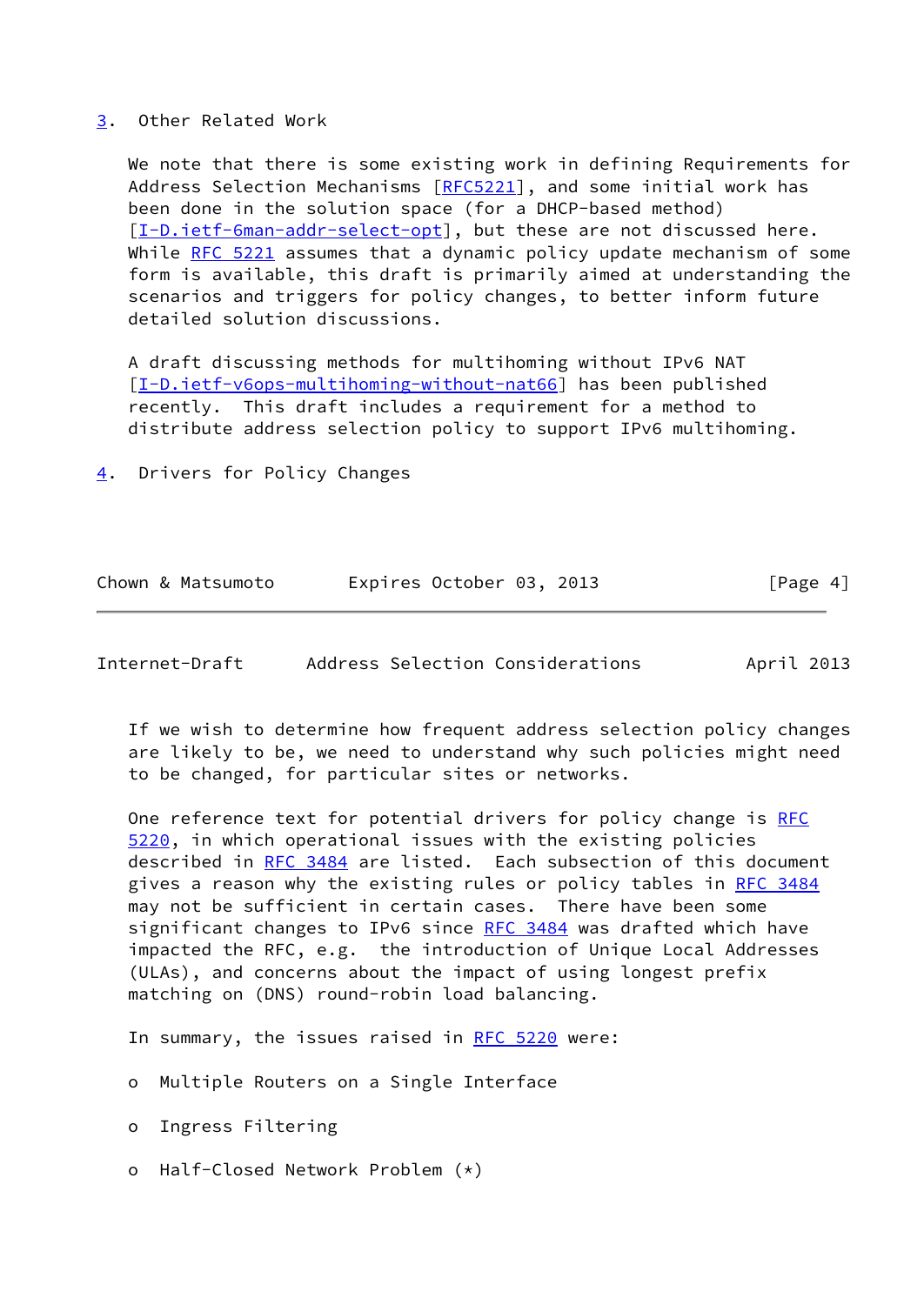- o Combined Use of Global and ULA addresses (\*)
- o Site Renumbering (\*)
- o Multicast Source Address Selection (\*)
- o Temporary Address Selection
- o IPv4 or IPv6 Prioritization (\*)
- o ULA and IPv4 Dual-Stack Environment (\*)
- o ULA or Global Prioritization (\*)

The authors of [RFC 5220](https://datatracker.ietf.org/doc/pdf/rfc5220) noted which of these issues can be solved just by changes to the [RFC 3484](https://datatracker.ietf.org/doc/pdf/rfc3484) policy table, marked  $(*)$  above, and which cannot. It is interesting to note that issues largely related to internal networking and (administrative) policy decisions can be handled this way. However some issues need changes beyond just policy table updates.

| Chown & Matsumoto | Expires October 03, 2013 | [Page 5] |
|-------------------|--------------------------|----------|
|-------------------|--------------------------|----------|

<span id="page-5-1"></span>Internet-Draft Address Selection Considerations April 2013

#### <span id="page-5-0"></span>[4.1](#page-5-0). Internal vs External Triggers

 When considering drivers or triggers that may lead to a requirement for the policy to change, we can divide the problem space into those drivers that are external to a site or network and those internal to it. In the case of the first two examples above, a dynamic policy table update may be required by externally driven routing changes, assuming the site uses a dynamic routing protocol intra-site and the routing protocol is configured to reflect changes of extra-site routing topology.

 If a site is multihomed using BGP and advertising a single prefix upstream, then no policy table manipulation is required for global address preferences. However where a site is multihomed by receiving a prefix from each upstream provider, each host will have multiple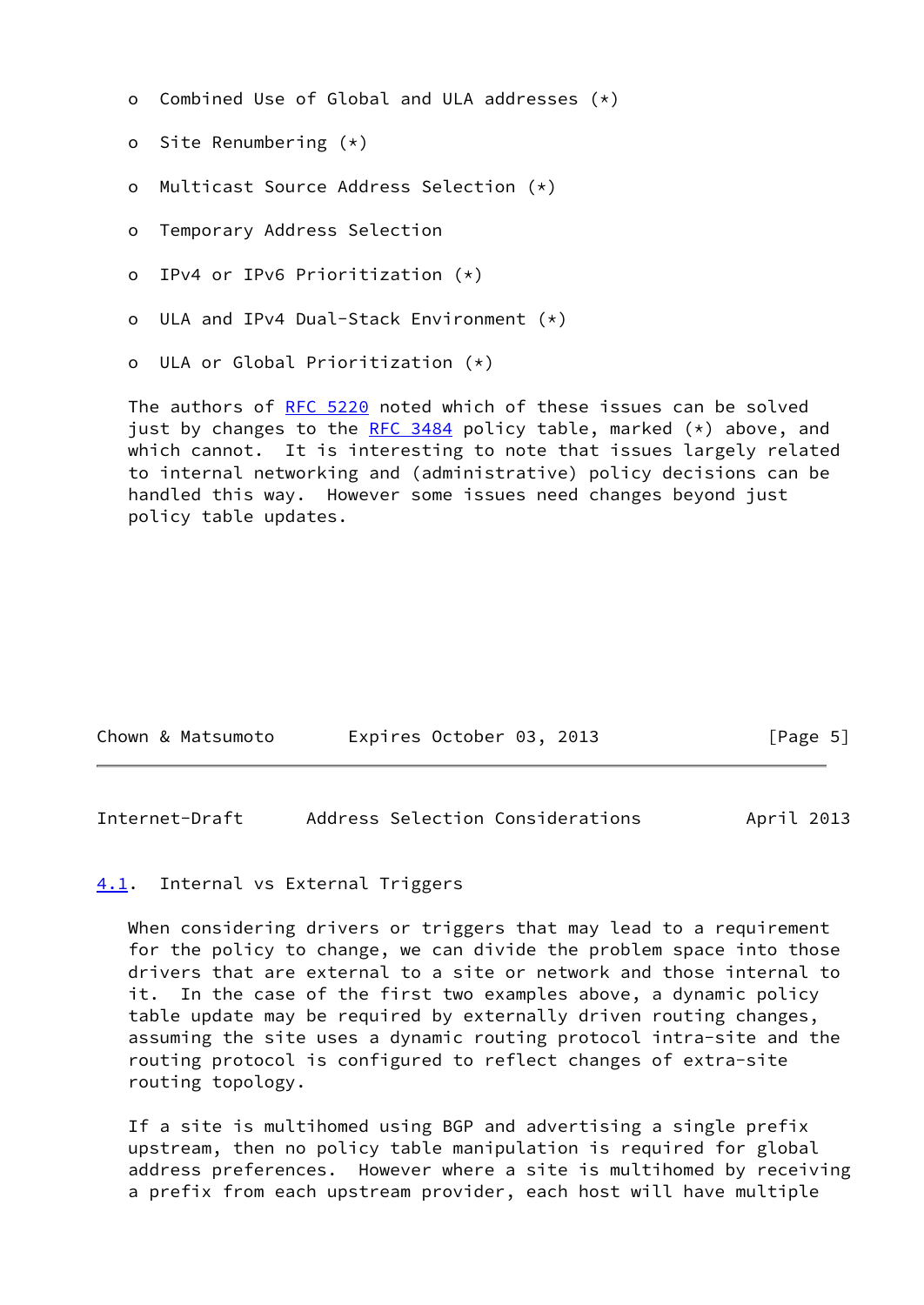addresses and many need policy table manipulation. In such a case, the policy table of hosts may need to be updated according to the routing policy.

 It should be noted that we have other mechanisms for dynamic routing topology change, for example deprecating one of the advertised prefixes, e.g. when one of the upstream links has a problem. But such mechanisms may only help in some cases, and do not remove the need for agility in the [RFC 3484](https://datatracker.ietf.org/doc/pdf/rfc3484) policy.

 Other examples of external factors include a new transition mechanism being defined (e.g. as with the emergence of Teredo using 2001::/32 as assigned by IANA) and its inclusion being required in the policy table (at the time of writing Teredo is not included in [RFC 3484](https://datatracker.ietf.org/doc/pdf/rfc3484), though some operating systems have added it), a new address block being defined, or a site renumbering event that could be triggered by an upstream provider's actions.

## <span id="page-6-0"></span>[4.2](#page-6-0). Administratively Triggered Changes

 The other examples above are, in the general case, where the site administrator chooses to change a local policy and in doing so triggers the need for policy table updates. Some of these changes one might assume to be set once, and to change rarely, for example:

- o Setting priority use of IPv6 over IPv4 (or vice versa).
- o Setting priority use of ULAs over globals (or vice versa).
- o Setting priority of Teredo over native IPv4 (or vice versa).
- o Setting priority use of privacy addresses over DNS-published globals (or vice versa).

| Chown & Matsumoto | Expires October 03, 2013 | [Page 6] |
|-------------------|--------------------------|----------|
|-------------------|--------------------------|----------|

<span id="page-6-1"></span>Internet-Draft Address Selection Considerations April 2013

- o An internal network renumbering occurs, perhaps due to a site expanding.
- o The nature of the external connectivity through multiple ISPs requires specific additional information (policy) to be delivered to certain hosts (as discussed in 2.1.3 in [RFC 5220](https://datatracker.ietf.org/doc/pdf/rfc5220)).
- o Disabling longest-prefix match functions to facilitate round-robin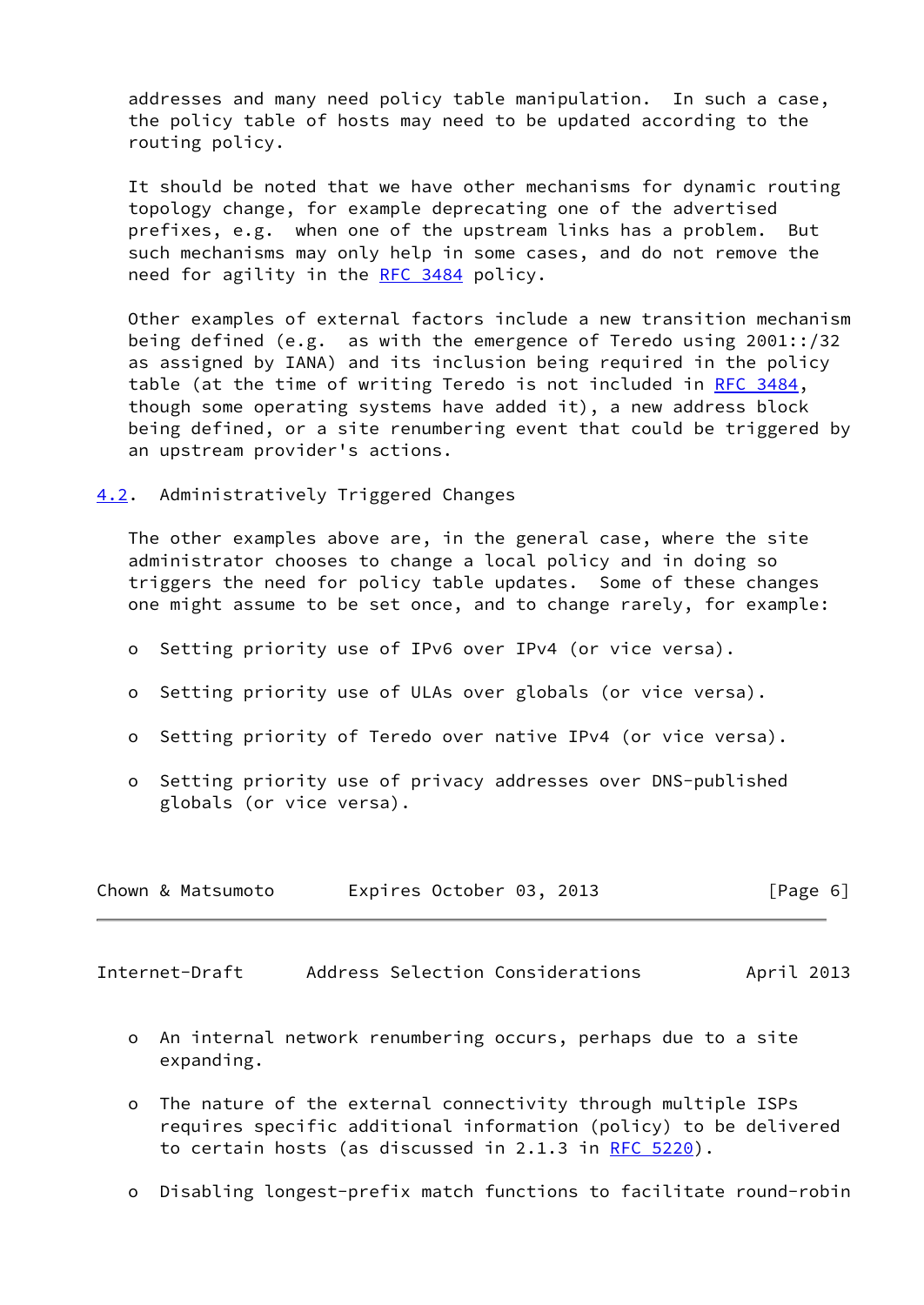load balancing.

 However it may be the case that different parts of a site have different policies, or policies are changed in a rolling fashion across a site over time as IPv6 and/or ULAs are introduced (for example). This may happen where the administrator prefers a gradual introduction of new policy in a phased operation across a site, rather than changing policy across the whole site in one operation.

Other administrative changes may occur more frequently, e.g.:

o Routing tables and forwarding tables change dynamically.

o A different provider (link) is preferred for a given destination.

 It's possible that provider links may vary on a daily basis, or by time of day. The frequency of such policy changes will depend on the frequency that the administrator wishes to change the implied traffic engineering policies.

<span id="page-7-0"></span>[4.3](#page-7-0). Start-up vs Running Changes

When a host starts up it may be configured with the default [RFC 3484](https://datatracker.ietf.org/doc/pdf/rfc3484) policies. At this stage a number of addresses may be configured on a number of interfaces on the host. At this time it may be desirable for the host to be able to receive the site-specific policy updates as a start-up override from the [RFC 3484](https://datatracker.ietf.org/doc/pdf/rfc3484) defaults.

 Other policy changes may later be required while the host is running. Ideally the same protocol should be used for the start-up and running state update mechanism.

<span id="page-7-1"></span>[4.4](#page-7-1). Nomadic Nodes

 A host may be nomadic within a site and as a result it may see the preferred policy change depending on the host's topological location within that site. Such a host should be capable of receiving policy updates in a timely fashion as it migrates within the network.

| Chown & Matsumoto | Expires October 03, 2013 |  |  |  | [Page 7] |  |
|-------------------|--------------------------|--|--|--|----------|--|
|-------------------|--------------------------|--|--|--|----------|--|

<span id="page-7-2"></span>Internet-Draft Address Selection Considerations April 2013

While this may be one case of 'running changes' described above, the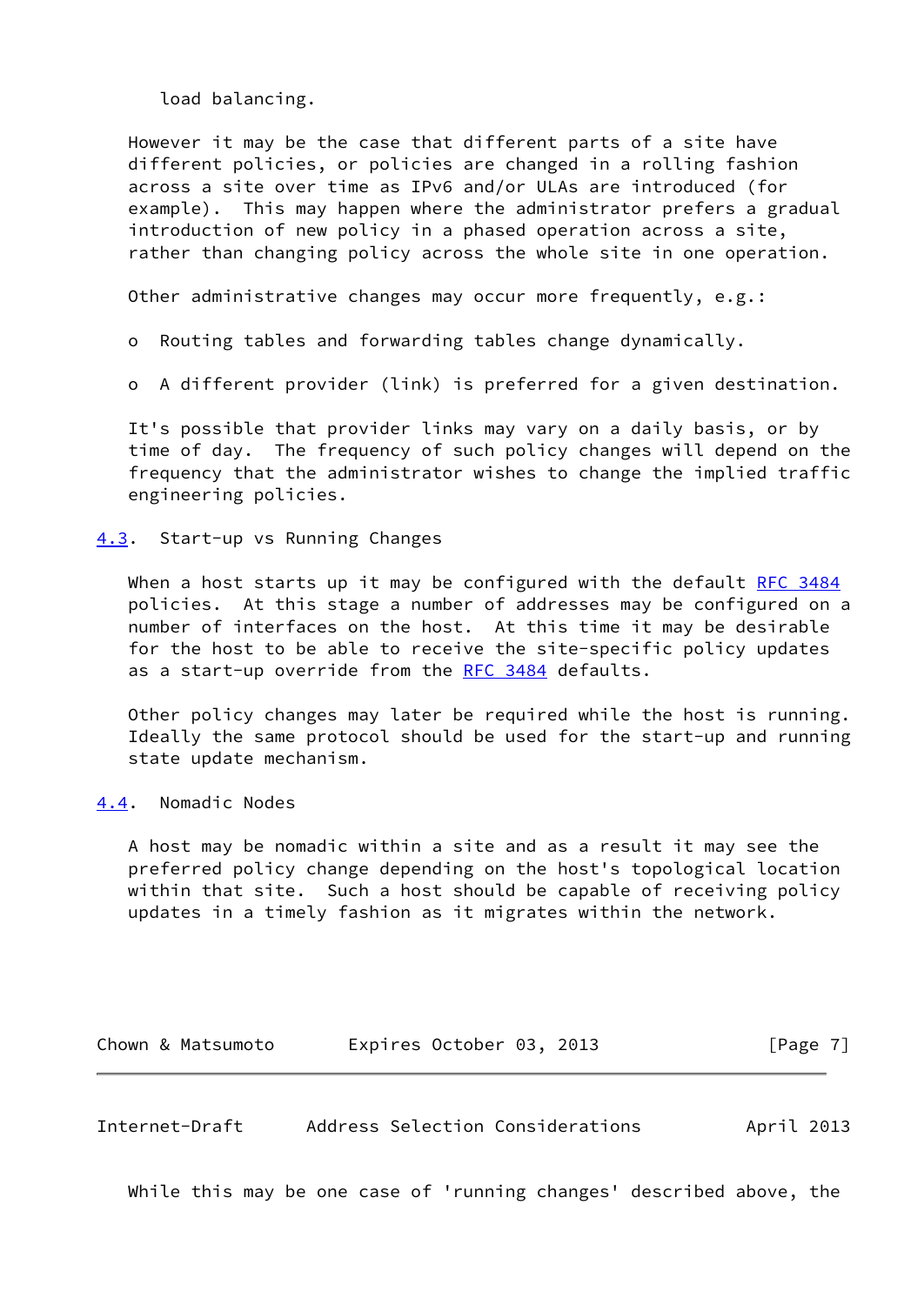policy changes are required due to the host's new point of attachment, not changes of policy to the current point of attachment. The frequency of updates are thus depend ant on the frequency of host mobility to parts of the network that have differing policies.

 It is worth noting that the point at which a nomadic host configures its network settings would be an appropriate time for it to also receive any specific address selection policy for its point of attachement.

#### <span id="page-8-0"></span>[4.5](#page-8-0). Multiple Interface Nodes

 In considering scenarios where hosts may be multi-addressed and require policy to assist in address selection, the issue of hosts with multiple interfaces arises.

 A host may have a variety of reasons to have multiple interfaces. It may for example have WiFi and 3G interfaces, and be capable of sending or receiving data over either interface. In some cases these interfaces may fall within the same administrative domain (ISP) and in some cases they may not. Another example would be the case of a host with a VPN connection established, where address selection may be affected by the choice of whether the VPN connection is used or not. In this case it is interesting to note the choice to use the VPN tunnel for all, or just VPN home site traffic, is often left as a choice for the user via a tickbox selection. In addition, initiating the VPN typically changes several related settings, which is reasonable behaviour given the user chose to initiate the VPN connection.

 Handling multiple interface nodes, and the possibility of conflicting policy being retrieved via each, is clearly an important problem today, but we note that [RFC 3484](https://datatracker.ietf.org/doc/pdf/rfc3484) is currently defined as a per-node, not per-interface, mechanism (at least in the context of destination address selection). However, for [RFC 3484](https://datatracker.ietf.org/doc/pdf/rfc3484), and its potential update mechanisms, to be applicable to typical 'real world' usage patterns, we should consider the multiple interface scenarios.

 In the case where a host has multiple interfaces there are two likely scenarios:

- o Wired and wireless interfaces in this case the operating system just needs to pick one interface and use it.
- o Normal and VPN interfaces here the default should be the normal interface; the VPN interface should only be used for destinations associated with the VPN.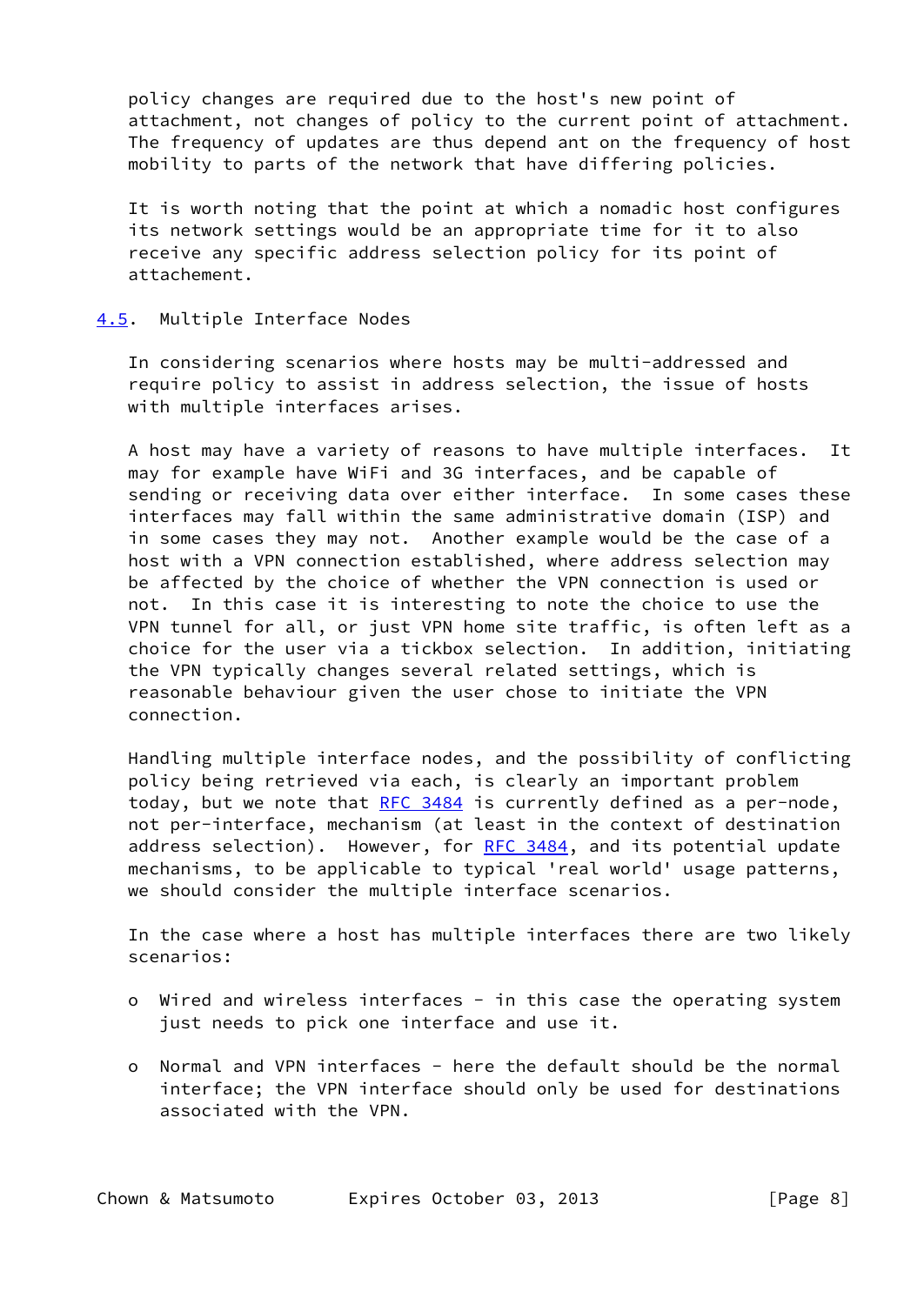# <span id="page-9-1"></span>Internet-Draft Address Selection Considerations April 2013

It has been suggested that an [RFC 3484](https://datatracker.ietf.org/doc/pdf/rfc3484) policy table is required on a per-interface basis, though the choice of interface may itself be determined by the (destination) address selection process. As stated above, [RFC 3484](https://datatracker.ietf.org/doc/pdf/rfc3484)'s policy table is currently defined to be node-wide. The node-wide problem is destination address selection when the source address is implied from a selected interface.

 We note that there are some new, initial drafts published recently on the multiple interface problem  $[REC6418]$ , and on a number of possible DHCPv6 extensions, e.g. to inform hosts about routing information to assist the selection process., to inform hosts about DNS server selection policy, [[RFC6731](https://datatracker.ietf.org/doc/pdf/rfc6731)]. These drafts fall within the remit of the new IETF mif WG. We note that the mif WG may produce relevant work with respect to the analysis of [RFC 3484](https://datatracker.ietf.org/doc/pdf/rfc3484) policy changes, but at this stage no such output exists for inclusion.

#### <span id="page-9-0"></span>[5](#page-9-0). How Dynamic?

 The discussion above suggests that many of the potential triggers for policy table changes are 'one-off' in nature, i.e. a site makes a one-time policy change. It is thus unlikely that such administrative changes will be frequent.

 There are some cases where updates may be required to be more frequent. In the example of a site which is implementing the gradual introduction of new policy across its network, while the frequency of changes may be relatively high, there is still probably only one or a small number of changes per host.

 There may be a higher rate of policy changes within a site if there are nomadic hosts within the site, and these are roaming frequently to parts of the network where differing policies are in effect. In such cases it may be useful for a host to know whether or not the default [RFC 3484](https://datatracker.ietf.org/doc/pdf/rfc3484) (or soon to be 3484bis) policies are in effect or not, and for there to be a 'cheap' way for the host to discover this.

 Perhaps the biggest cause of policy change lies where the preferred links or paths for certain destinations change frequently over time as (typically) traffic engineering requirements change. In some networks this may be a daily change, or change between states at different times of day. It is not clear how common these cases are, and thus further input is welcomed here. Our belief is that cases where dynamic changes are used heavily are rare.

 So, unless a site or network has rapidly changing traffic engineering requirements, or includes a high number of mobile nodes where the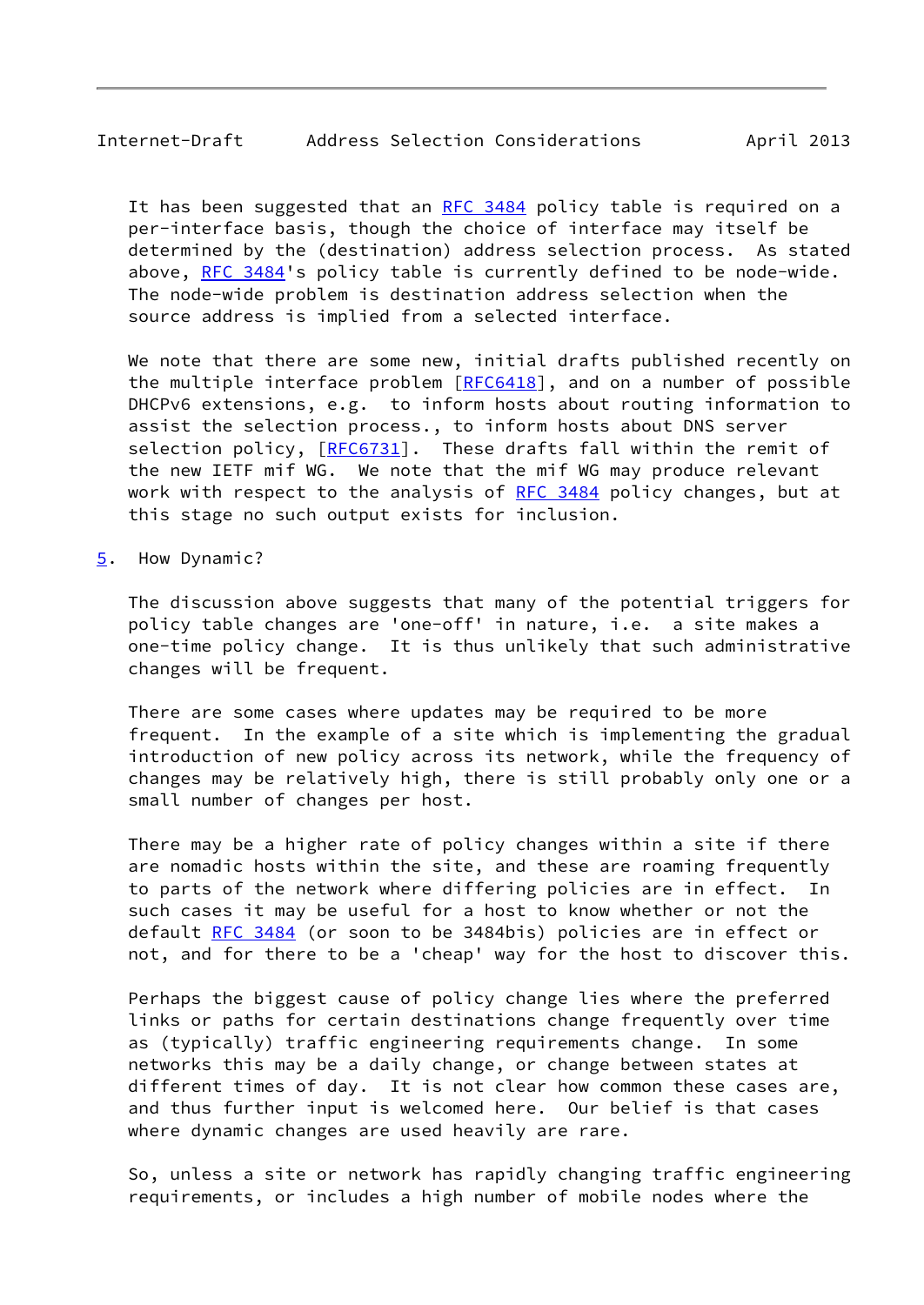nodes are roaming to areas of the network with differing address selection related policies, the frequency of updates is likely to be

| Chown & Matsumoto | Expires October 03, 2013 | [Page 9] |
|-------------------|--------------------------|----------|
|-------------------|--------------------------|----------|

<span id="page-10-1"></span>Internet-Draft Address Selection Considerations April 2013

 relatively low. Most update requests will simply occur when a host starts up, and such requests for policy will be little different in frequency to other configuration requests. Other types of network change that may require a host to change its [RFC 3484](https://datatracker.ietf.org/doc/pdf/rfc3484) policy behaviour are probably also likely to have associated changes with other host configuration data.

<span id="page-10-0"></span>[6](#page-10-0). Considerations when Obtaining Policy

 When a policy change is made, or a host migrates to a part of the network with different policies, that change of policy needs to be conveyed to the host. It needs to be made available and applied without restarting every affected host.

<span id="page-10-2"></span>[6.1](#page-10-2). Changes in Available Address(es)

 One might assume at first that when a host observes a change in its addresses, it should re-obtain the selection policy, but this may not always be the case. Not all policy changes are tied to a host changing one or more addresses, though it may be acceptable to query regardless for new policy (if a pull model is used) when address information changes.

 As described above, it may be sufficient for a host to know when a policy is changed, or that perhaps the default policy is - or is not - in effect in its current locale.

## <span id="page-10-3"></span>[6.2](#page-10-3). Timeliness

 In many, but not all, cases a policy change will need to be synchronised across a network. Thus there is a general issue of timely and synchronised dissemination of new policy. If the policy is distributed via the same mechanism that informs a host of a change of address(es), the application of the policy should be synchronised sufficiently with the address change. However, not all hosts may receive the update information at the same time, e.g. where new address assignments may be dependent on DHCP lease timers.

Where hosts use DHCPv6 for address information, in the absence of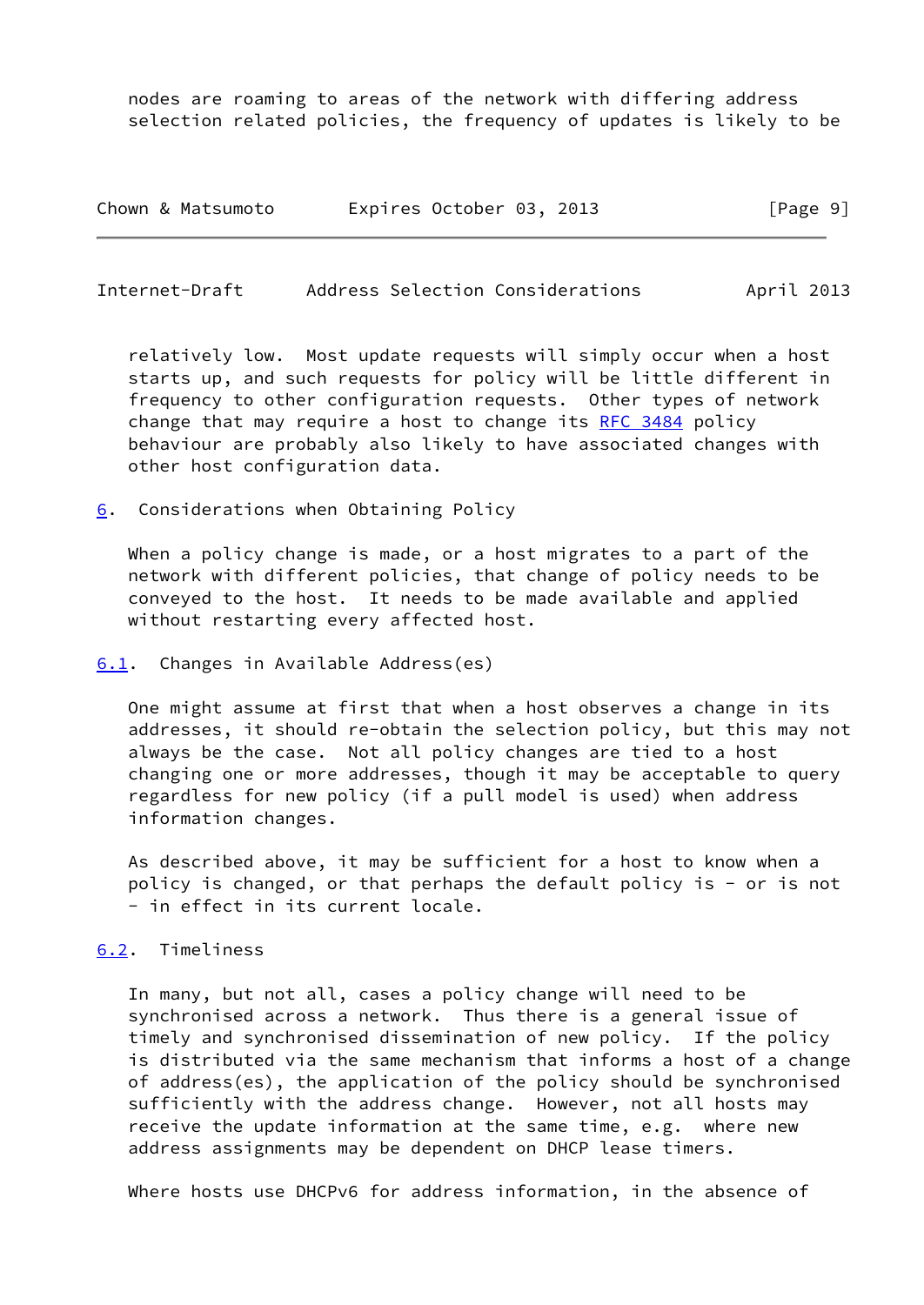some form of Reconfigure message, a host may see a delay in policy changes being notified. One possible tool to help here is the DHCPv6 Lifetime Option [\(RFC4242](https://datatracker.ietf.org/doc/pdf/rfc4242)) [[RFC4242](https://datatracker.ietf.org/doc/pdf/rfc4242)], which was originally introduced to assist with network renumbering events.

<span id="page-11-0"></span>[7](#page-11-0). Solution Space

 In this section we make some initial observations on the possible solution space.

|  | Chown & Matsumoto |  | Expires October 03, 2013 |  |  | [Page 10] |  |
|--|-------------------|--|--------------------------|--|--|-----------|--|
|--|-------------------|--|--------------------------|--|--|-----------|--|

<span id="page-11-2"></span>Internet-Draft Address Selection Considerations April 2013

#### <span id="page-11-1"></span>[7.1](#page-11-1). Is default policy used?

 There could be some mechanism to indicate to a host that the local network has a modified [RFC 3484](https://datatracker.ietf.org/doc/pdf/rfc3484) policy in use, and thus that a revised policy table is available (and should be used). Alternatively a host could simply always attempt to obtain local [RFC](https://datatracker.ietf.org/doc/pdf/rfc3484) [3484](https://datatracker.ietf.org/doc/pdf/rfc3484) policy on startup. Regardless, it should also be possible for a host to detect that policy has changed (whether 'around' the host, or due to the host being nomadic). The method to convey this chnage to a host would depend on whether a push or pull configuration method is used.

 It is assumed by 'default' policy here we refer to the revised/ updated [RFC3484](https://datatracker.ietf.org/doc/pdf/rfc3484) specification, when that is produced.

# <span id="page-11-3"></span>[7.2](#page-11-3). Pull model

 One potential solution is that a host uses a similar mechanism for [RFC 3484](https://datatracker.ietf.org/doc/pdf/rfc3484) policy updates as is used for obtaining other configuration data, for example DHCPv6 [\[RFC3315](https://datatracker.ietf.org/doc/pdf/rfc3315)]. For hosts using stateless autoconfiguration, policy could be made available via stateless DHCPv6 [\[RFC3736](https://datatracker.ietf.org/doc/pdf/rfc3736)].

 There are also already some initial proposals from the IETF mif WG on using DHCPv6 to deliver (mainly routing oriented) information to hosts, e.g. DHCPv6 route option and [\[RFC6731](https://datatracker.ietf.org/doc/pdf/rfc6731)]. These methods assume entities that have timely knowledge of routing information can provide equally timely hints to hosts on address selection, via DHCPv6. At this stage we believe that distributing [RFC 3484](https://datatracker.ietf.org/doc/pdf/rfc3484) policy, as configured by an administrator, is a more practical use of DHCPv6.

The DHCP model allows individual nodes to potentially have differing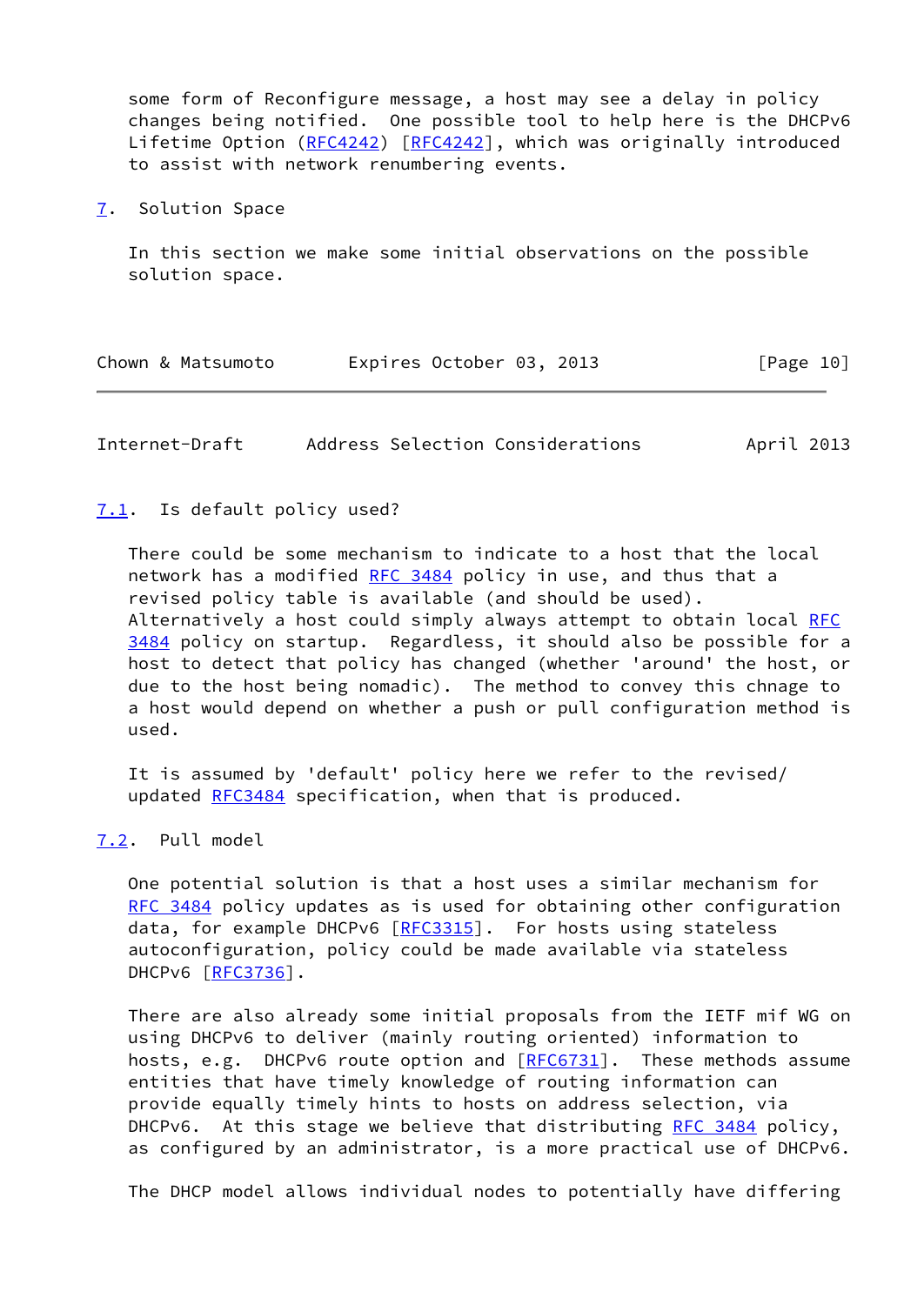policy, even when on the same subnet.

<span id="page-12-0"></span>[7.3](#page-12-0). Push model

 For hosts only using stateless autoconfiguration, in environments without stateless DHCPv6, it may be argued that since the network is not managed, there is not likely to be any managed policy to push to the hosts. In such environments hosts may perhaps more usefully use techniques such as router hints to make informed selections, as discussed later in this text.

 It may of course be possible to piggy back policy information to a host in a Router Advertisement message, though initial consensus seems to be that this is a less attractive approach.

| Expires October 03, 2013<br>[Page 11]<br>Chown & Matsumoto |  |
|------------------------------------------------------------|--|
|------------------------------------------------------------|--|

<span id="page-12-2"></span>

| Internet-Draft |  | Address Selection Considerations | April 2013 |
|----------------|--|----------------------------------|------------|
|                |  |                                  |            |

# <span id="page-12-1"></span>[7.4](#page-12-1). Routing Hints

 As mentioned above, if a host has routing hints available, it may be able to make more informed selections. For example, a protocol could be specified for a node to query an on-link or remote (e.g. edge) router for 'hints'. For example, a new ICMPv6 message could be defined that queried a site edge router or route server for address pairs to use for a given destination address.

 However, having hosts themselves participate in routing is generally not desirable. At this stage we can simply note that address selection might be simplified when some hint based on routing state is provided to the end system, but such mechanisms are out of scope for this text.

# It is noted in [\[RFC5887](https://datatracker.ietf.org/doc/pdf/rfc5887)] that:

 "In an environment where a site has more than one upstream link to the outside world, the site might have more than one valid routing prefix. In such cases, typically all valid routing prefixes within a site will have the same prefix length. Also in such cases, it might be desirable for hosts that obtain their addresses using DHCPv6 to learn about the availability of upstream links dynamically, by deducing from periodic IPv6 RA messages which routing prefixes are currently valid. This application seems possible within the IPv6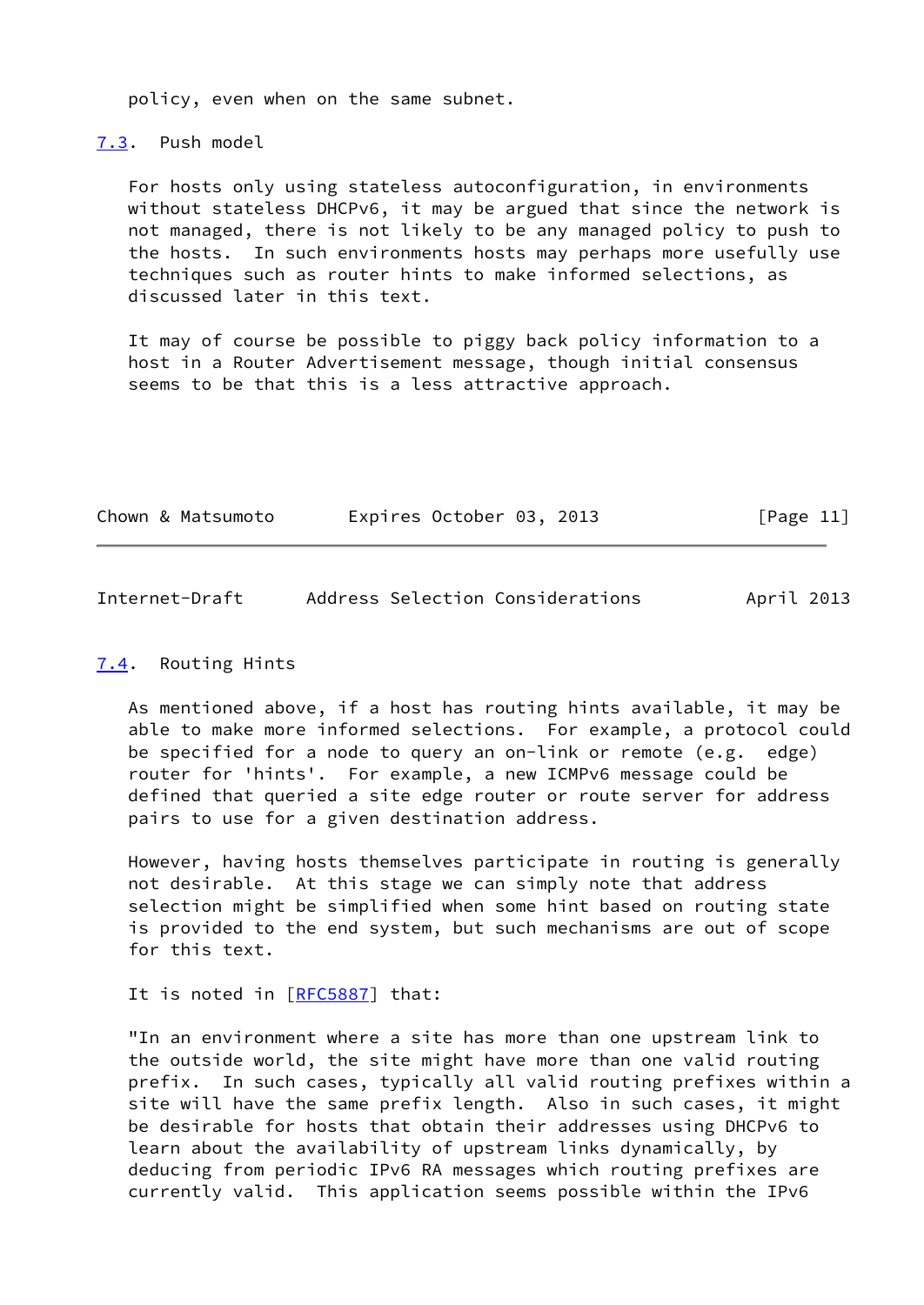Neighbour Discovery architecture, but does not appear to be clearly specified anywhere."

 The same thought seems relevant to address selection. There's no point selecting a source address whose prefix is not being advertised in RAs.

 While routing and prefix hints may help a host make selection decisions, we should consider to what extent we wish to 'burden' a host with holding such information. If a host is to determine and cache routing hints, this may require an update of [RFC 3484](https://datatracker.ietf.org/doc/pdf/rfc3484) policy table syntax to support preference for address pairs.

# <span id="page-13-0"></span>[7.5](#page-13-0). Policy Conflicts

 In the case of a host operating in a single administrative domain, consistent policy should be available from whichever policy distribution mechanism provides the information. In such cases the network should not distribute policy sets from multiple entities (or by multiple mechanisms). However, in scenarios where a host is multi-addressed from multiple providers (e.g. a SOHO network with differing DSL and cable providers, or a user in a coffee shop initiating a VPN connection to their home network), multiple [RFC 3484](https://datatracker.ietf.org/doc/pdf/rfc3484)

| Chown & Matsumoto |  | Expires October 03, 2013 |  |  | [Page 12] |  |
|-------------------|--|--------------------------|--|--|-----------|--|
|-------------------|--|--------------------------|--|--|-----------|--|

<span id="page-13-2"></span>Internet-Draft Address Selection Considerations April 2013

 policies may be received and there is likely to be some conflicts in the received policy information.

 There are scenarios where a host may wish to ignore a conveyed policy. For example, the manager of a mobile node may not want to have its preferences changed by a visited network. In such a case one might argue that the mobile node should use MIPv6 with whatever its home network policies are.

 The question then is whether the policy update mechanism itself needs to handle such potential conflicts, choosing one or ther other or merging by some set of heuristics, or whether the policy update mechansism should be viewed independently of the conflict handling. The view of the design team was that distributing policy is a network problem, while handling conflicts is a host problem.

<span id="page-13-1"></span>[7.6](#page-13-1). Policy Merging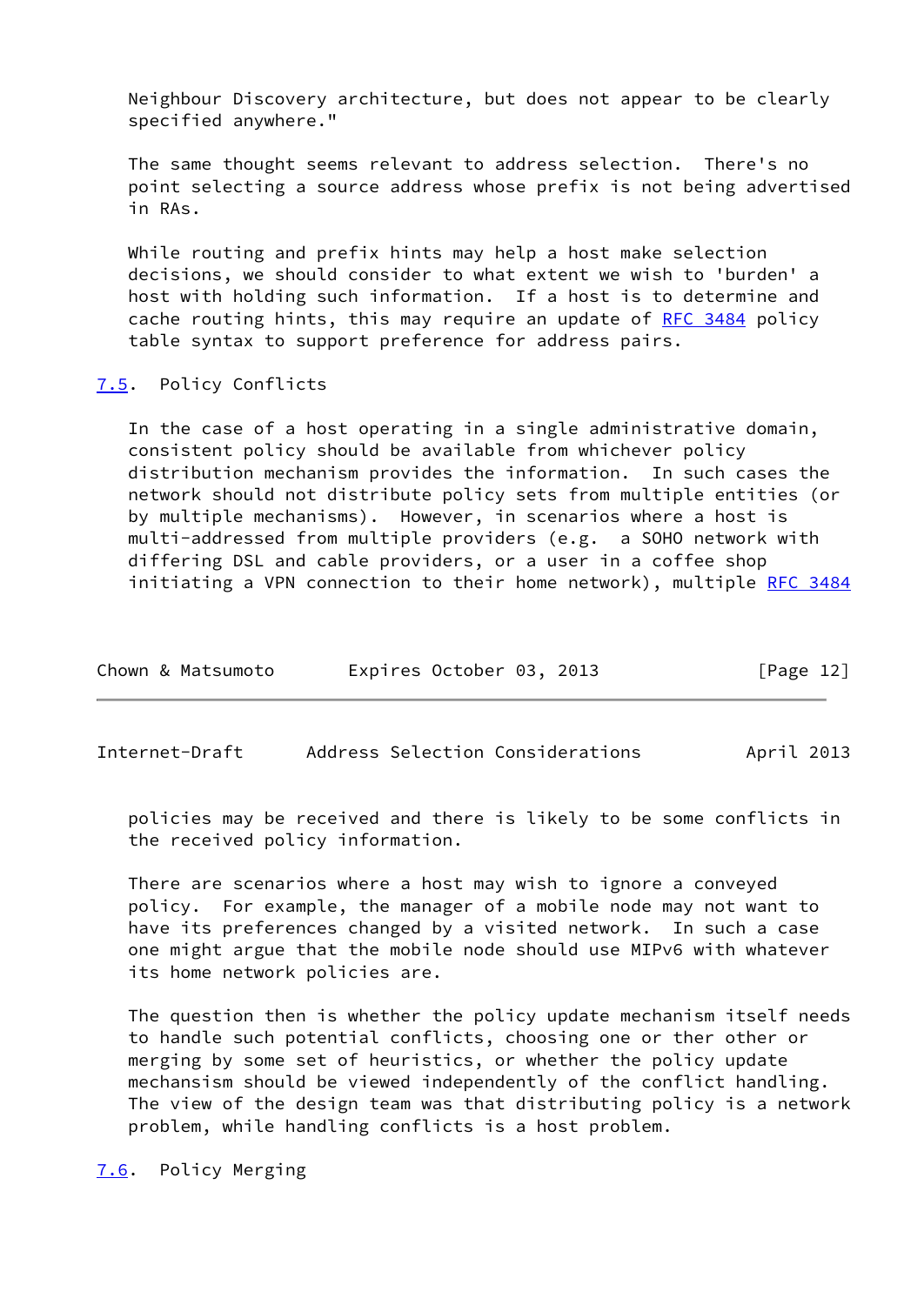For whatever mechanism is used to distribute [RFC 3484](https://datatracker.ietf.org/doc/pdf/rfc3484) policy, it is not yet clear whether entire policy tables will be made available, or simply differences to the 'default', and thus whether policies may need to be merged, or overridden. Some policy conflicts will be unresolvable, e.g. one prefers IPv4 over IPv6, the other vice-versa. It may be simpler, though less efficient, for whole policy tables to be distributed, to avoid the merger problem.

 One option may be to split the policy table into destination address selection and source address selection tables, with the policy distribution only updating the source address selection. Whether this might make merging policies simpler or in fact more complex would require further study.

 It may also be possible to indicate some priority value for a policy, e.g. the priority of the interface it is received on, or perhaps to convey a unique identifier for the policy provider. Alternatibely, if there are multiple policies in conflict, a host could simply choose to fall back to use the default [RFC 3484](https://datatracker.ietf.org/doc/pdf/rfc3484) policy.

 A host also needs to know how to decide when to accept a policy. We could simplify the discussion by assuming a host is located in and only nomadic within a single site with one administrative controlling entity.

Chown & Matsumoto Expires October 03, 2013 [Page 13]

<span id="page-14-1"></span>Internet-Draft Address Selection Considerations April 2013

#### <span id="page-14-0"></span>[8](#page-14-0). On [RFC3484](https://datatracker.ietf.org/doc/pdf/rfc3484) Default Policies

[RFC 3484](https://datatracker.ietf.org/doc/pdf/rfc3484) includes text about mechanisms for changing policy, having 'policy hooks' and having a configurable policy table. The implication is that defaults can be changed, and the text gives examples of this in [Section 10.](#page-17-0) However, issues with [RFC 3484](https://datatracker.ietf.org/doc/pdf/rfc3484) are broader that just policy table updates - it remains the case that some operational issues with [RFC 3484](https://datatracker.ietf.org/doc/pdf/rfc3484) are not just related to the table, but on rules themselves, e.g. longest prefix match (affecting DNS round robin as described in [\[RFC5220](https://datatracker.ietf.org/doc/pdf/rfc5220)]).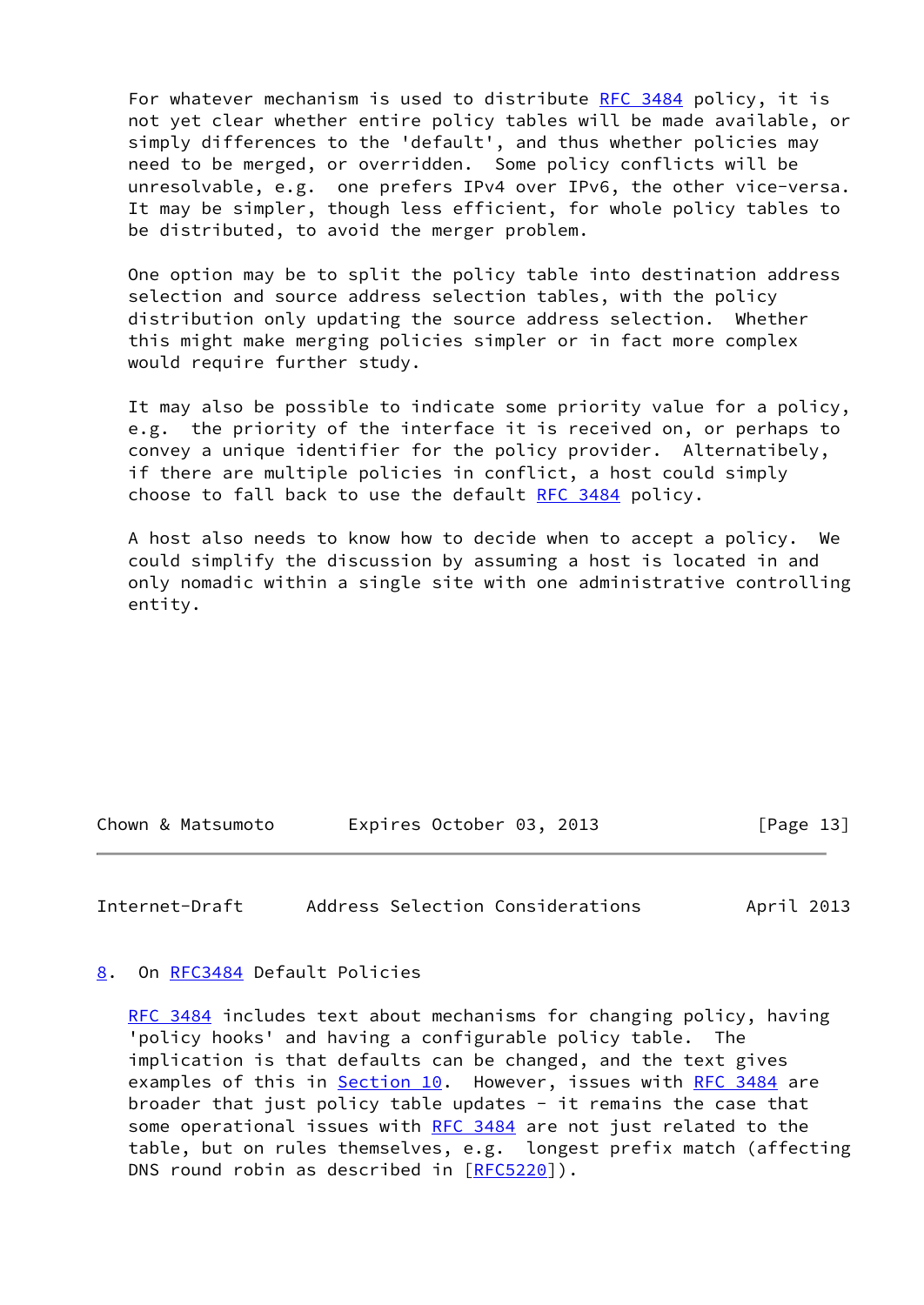While discussing default policy, we noted that the word 'default' has to be carefully defined, and also what the scope of this 'default' is. The default policy should be whatever [RFC 3484,](https://datatracker.ietf.org/doc/pdf/rfc3484) or its -bis version, states. At present some operating systems have already modified their default, based on operational feedback (e.g. on ULAs, on Teredo prefixes, or on the DNS round-robin problem). Currently we assume [RFC3484](https://datatracker.ietf.org/doc/pdf/rfc3484) and changes to it will remain node-specific.

 It certainly seems the case that the issues raised in [RFC 5220](https://datatracker.ietf.org/doc/pdf/rfc5220), and problems about [RFC 3484](https://datatracker.ietf.org/doc/pdf/rfc3484) revision mean that an update of [RFC 3484](https://datatracker.ietf.org/doc/pdf/rfc3484) is required, if only because some of the issues (as highlighted earlier) cannot be addressed by updating the policy table alone. An update would also give us some hope that all operating systems might have a common 'default'.

We do not note any specific comments here on how [RFC 3484](https://datatracker.ietf.org/doc/pdf/rfc3484) should be updated. Other drafts have made suggestions. There are some discussions on ideas however, e.g. on the semantics of labels, and in adding ULAs explicitly to the default policy table.

 There have also been new issues identified, e.g. on how one differentiates between IPv4+NAT access or IPv6 transitional access (e.g. via Teredo) to a dual-stack destination (the IPv4 private address inside the NAT is implicitly global, although its explicit scope is local) [\[I-D.denis-v6ops-nat-addrsel](#page-18-3)]. This illustrates that new issues may continue to be identified through growing IPv6 operational experience.

 It is hard to predict exactly what features people will want to add to address selection algorithms in the future. Ideally we should not preclude future flexibility. It seems clear that any [RFC 3484](https://datatracker.ietf.org/doc/pdf/rfc3484) update has two aspects: one that uses the existing policy table capability, and one that might change associated algorithms.

# <span id="page-15-0"></span>[9](#page-15-0). Conclusions

|  |  | Chown & Matsumoto |  | Expires October 03, 2013 |  |  | [Page 14] |  |
|--|--|-------------------|--|--------------------------|--|--|-----------|--|
|--|--|-------------------|--|--------------------------|--|--|-----------|--|

| Internet-Draft | Address Selection Considerations |  | April 2013 |
|----------------|----------------------------------|--|------------|
|----------------|----------------------------------|--|------------|

 We believe a key outcome of this text should be progression of a solution to allow an enterprise network manager to configure their hosts with address selection policies that may differ from the [RFC](https://datatracker.ietf.org/doc/pdf/rfc3484) [3484](https://datatracker.ietf.org/doc/pdf/rfc3484) default, across all or part of their network, and possibly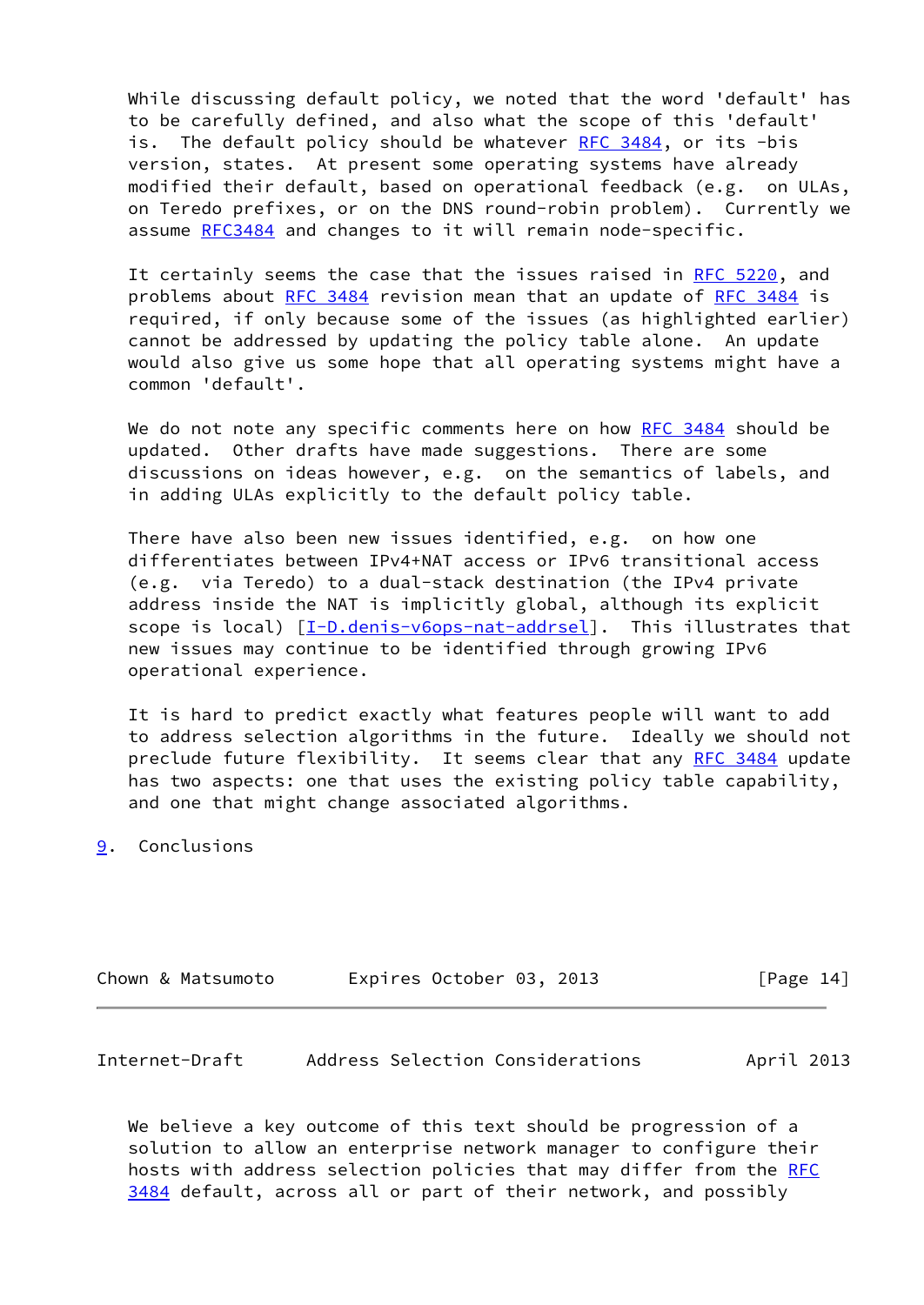changing polciy with time. The general scope of this text applies to site and enterprise networks, where an administrator may need to change policies over time. It also includes nomadic nodes within the site, which may migrate to different parts of the site where different policies are required.

 It is clear there may be environments which might introduce conflicting policies from different administrative domains, e.g. a SOHO network with two ISP links, or an enterprise node running a VPN to a remote network. We conclude that the policy distribution mechanism is a network task, while policy conflict handling is a host task. Within this text, we do not present a solution for policy conflict handling, because at this time there is no perfect or practical solution. We thus recommend that we should progress the policy distribution solution while analysing conflict handling (which is not unique to this domain) in a separate text.

 The scope of this text includes issues affecting the design of a protocol to allow a host's [RFC 3484](https://datatracker.ietf.org/doc/pdf/rfc3484) policy table to be updated. From discussion of update triggers/scenarios, we believe rapid updates are unlikely to be required unless a node is in a network which has (very) dynamic external traffic engineering, or many nodes are mobile between parts of the network with differing policy. It's thus generally appropriate to use a similar method to obtain [RFC 3484](https://datatracker.ietf.org/doc/pdf/rfc3484) policy as to obtain other configuration data.

 In terms of obtaining policy, a pull-based solution, such as DHCPv6, may be more appropriate in managed environments (where managed non default policies are most likely to be in effect), which would assure that hosts only gain policy information from a single entity (the DHCPv6 service). Use of DHCPv6 is also preferable if individual hosts on a subnet require different policies. In unmanaged networks, without stateless DHCPv6, use of routing hints may be an approach worth exploring.

Finally, there is a clear need to revise  $RFC$  3484, to create a new default policy table for address selection, and to improve non policy table algorithms. This should be expedited.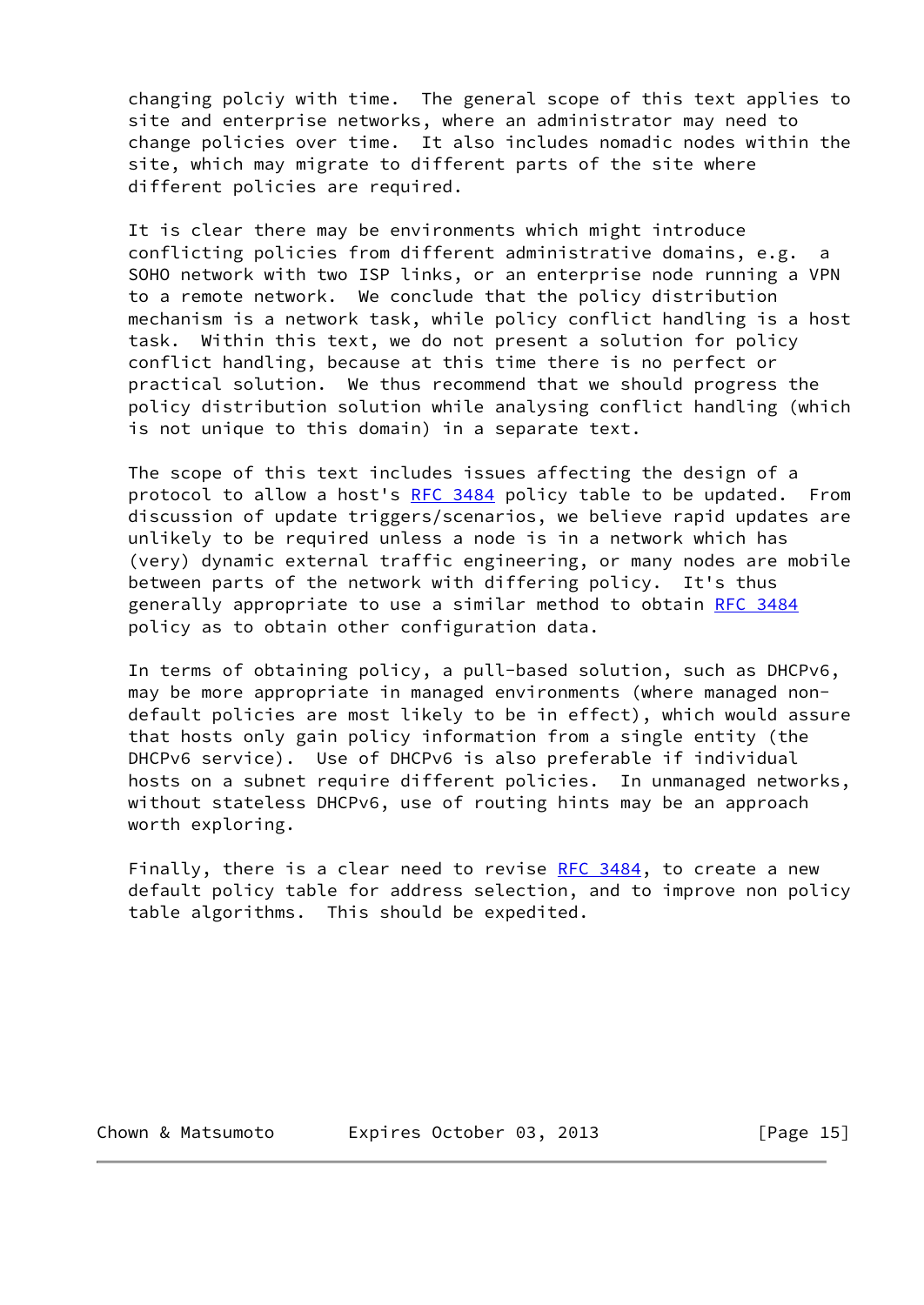<span id="page-17-1"></span>Internet-Draft Address Selection Considerations April 2013

<span id="page-17-0"></span>[10.](#page-17-0) Security Considerations

There are no extra Security consideration for this document.

<span id="page-17-2"></span>[11.](#page-17-2) IANA Considerations

There are no extra IANA consideration for this document.

<span id="page-17-3"></span>[12.](#page-17-3) Acknowledgements

 The design team working on this draft is: Marcelo Bagnulo Braun, Marc Blanchet, Tim Chown, Francis Dupont, Tim Enos, TJ Evans, Brian Haberman, Tony Hain, Ruri Hiromi, Suresh Krishnan, Arifumi Matsumoto, Janos Mohacsi, Sebastien Roy, Teemu Savolainen, Fujisaki Tomohiro, and John Zhao.

We also acknowledge comments received from IETF WG mail lists, including those by Brian Carpenter and Dave Thaler.

- <span id="page-17-4"></span>[13.](#page-17-4) Informative References
	- [RFC3484] Draves, R., "Default Address Selection for Internet Protocol version 6 (IPv6)", [RFC 3484,](https://datatracker.ietf.org/doc/pdf/rfc3484) February 2003.
	- [RFC6724] Thaler, D., Draves, R., Matsumoto, A., and T. Chown, "Default Address Selection for Internet Protocol Version 6 (IPv6)", [RFC 6724,](https://datatracker.ietf.org/doc/pdf/rfc6724) September 2012.
	- [RFC3315] Droms, R., Bound, J., Volz, B., Lemon, T., Perkins, C., and M. Carney, "Dynamic Host Configuration Protocol for IPv6 (DHCPv6)", [RFC 3315,](https://datatracker.ietf.org/doc/pdf/rfc3315) July 2003.
	- [RFC3736] Droms, R., "Stateless Dynamic Host Configuration Protocol (DHCP) Service for IPv6", [RFC 3736](https://datatracker.ietf.org/doc/pdf/rfc3736), April 2004.
	- [RFC4242] Venaas, S., Chown, T., and B. Volz, "Information Refresh Time Option for Dynamic Host Configuration Protocol for IPv6 (DHCPv6)", [RFC 4242,](https://datatracker.ietf.org/doc/pdf/rfc4242) November 2005.
	- [RFC5220] Matsumoto, A., Fujisaki, T., Hiromi, R., and K. Kanayama, "Problem Statement for Default Address Selection in Multi- Prefix Environments: Operational Issues of [RFC 3484](https://datatracker.ietf.org/doc/pdf/rfc3484) Default Rules", [RFC 5220,](https://datatracker.ietf.org/doc/pdf/rfc5220) July 2008.
	- [RFC5221] Matsumoto, A., Fujisaki, T., Hiromi, R., and K. Kanayama, "Requirements for Address Selection Mechanisms", [RFC 5221,](https://datatracker.ietf.org/doc/pdf/rfc5221) July 2008.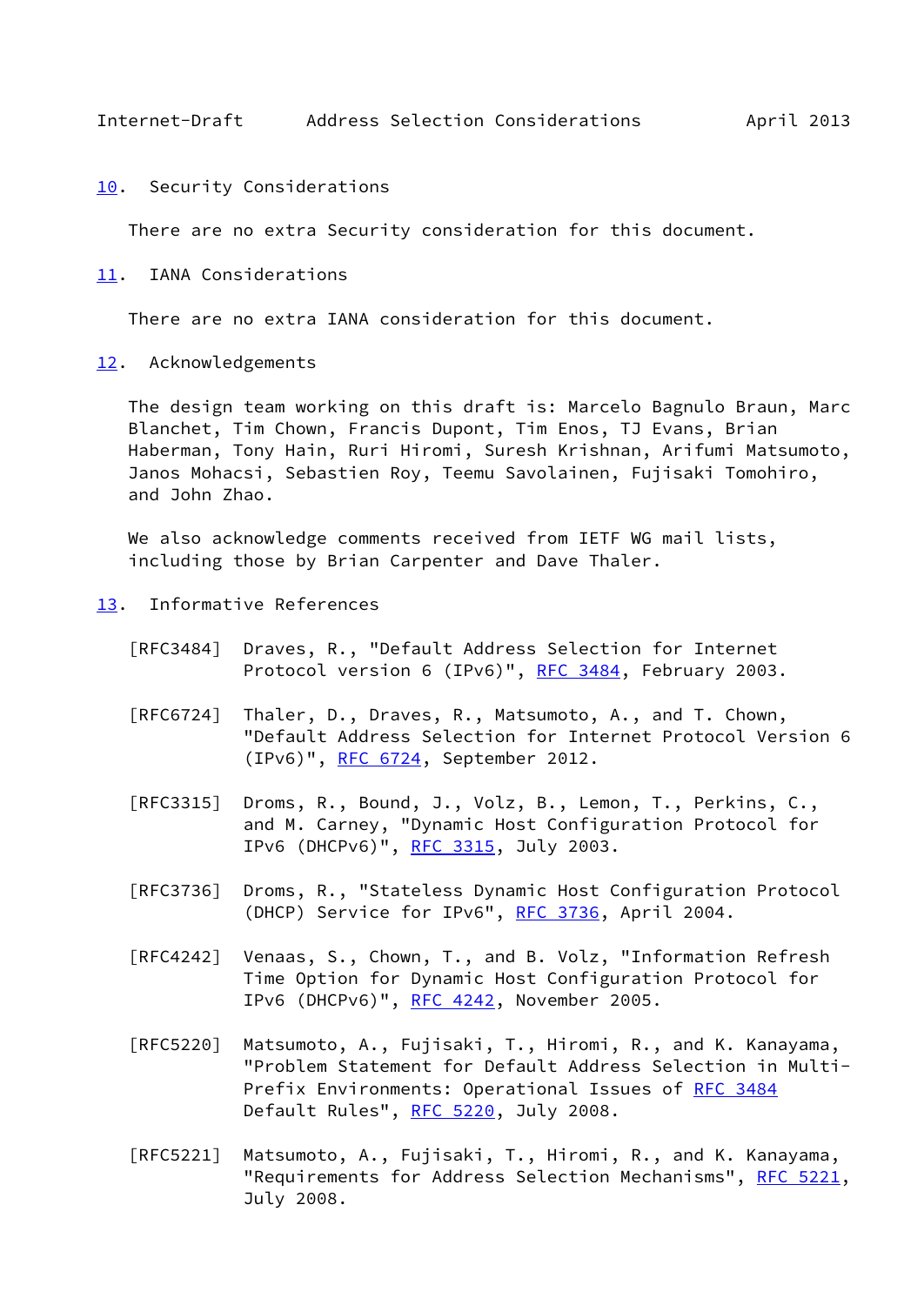# <span id="page-18-0"></span>Internet-Draft Address Selection Considerations April 2013

- [RFC5887] Carpenter, B., Atkinson, R., and H. Flinck, "Renumbering Still Needs Work", [RFC 5887](https://datatracker.ietf.org/doc/pdf/rfc5887), May 2010.
- [RFC6418] Blanchet, M. and P. Seite, "Multiple Interfaces and Provisioning Domains Problem Statement", [RFC 6418,](https://datatracker.ietf.org/doc/pdf/rfc6418) November 2011.
- [RFC6731] Savolainen, T., Kato, J., and T. Lemon, "Improved Recursive DNS Server Selection for Multi-Interfaced Nodes", [RFC 6731,](https://datatracker.ietf.org/doc/pdf/rfc6731) December 2012.
- <span id="page-18-1"></span> [I-D.ietf-6man-addr-select-opt] Matsumoto, A., Fujisaki, T., and T. Chown, "Distributing Address Selection Policy using DHCPv6", [draft-ietf-6man](https://datatracker.ietf.org/doc/pdf/draft-ietf-6man-addr-select-opt-08) [addr-select-opt-08](https://datatracker.ietf.org/doc/pdf/draft-ietf-6man-addr-select-opt-08) (work in progress), January 2013.

 [I-D.ietf-mif-dhcpv6-route-option] Dec, W., Mrugalski, T., Sun, T., Sarikaya, B., and A. Matsumoto, "DHCPv6 Route Options", [draft-ietf-mif-dhcpv6](https://datatracker.ietf.org/doc/pdf/draft-ietf-mif-dhcpv6) -route-option-05 (work in progress), August 2012.

- <span id="page-18-3"></span> [I-D.denis-v6ops-nat-addrsel] Denis-Courmont, R., "Problems with IPv6 source address selection and IPv4 NATs", [draft-denis-v6ops-nat-addrsel-00](https://datatracker.ietf.org/doc/pdf/draft-denis-v6ops-nat-addrsel-00) (work in progress), February 2009.
- <span id="page-18-2"></span> [I-D.ietf-v6ops-multihoming-without-nat66] Troan, O., Miles, D., Matsushima, S., Okimoto, T., and D. Wing, "IPv6 Multihoming without Network Address Translation", [draft-ietf-v6ops-multihoming-without](https://datatracker.ietf.org/doc/pdf/draft-ietf-v6ops-multihoming-without-nat66-00) [nat66-00](https://datatracker.ietf.org/doc/pdf/draft-ietf-v6ops-multihoming-without-nat66-00) (work in progress), December 2010.

Authors' Addresses

 Tim Chown (editor) University of Southampton Southampton , Hampshire SO17 1BJ United Kingdom

Email: tjc@ecs.soton.ac.uk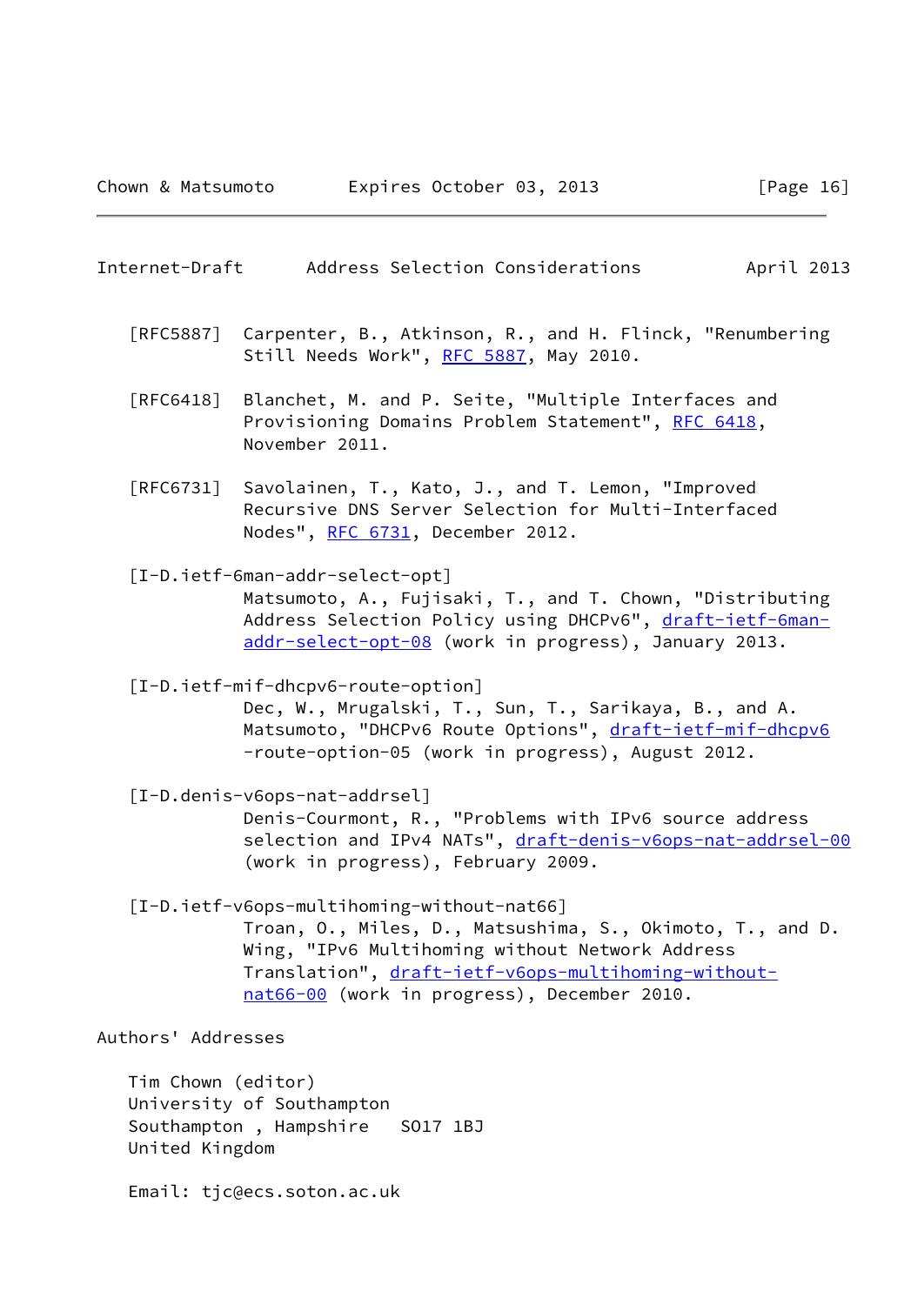| Chown & Matsumoto | Expires October 03, 2013 | [Page 17] |
|-------------------|--------------------------|-----------|
|-------------------|--------------------------|-----------|

Internet-Draft Address Selection Considerations April 2013 Arifumi Matsumoto (editor) NTT NT Lab Midori-Cho 3-9-11 Musashino-shi, Tokyo 180-8585 Japan Phone: +81 422 59 3334 Email: matsumoto.arifumi@lab.ntt.co.jp